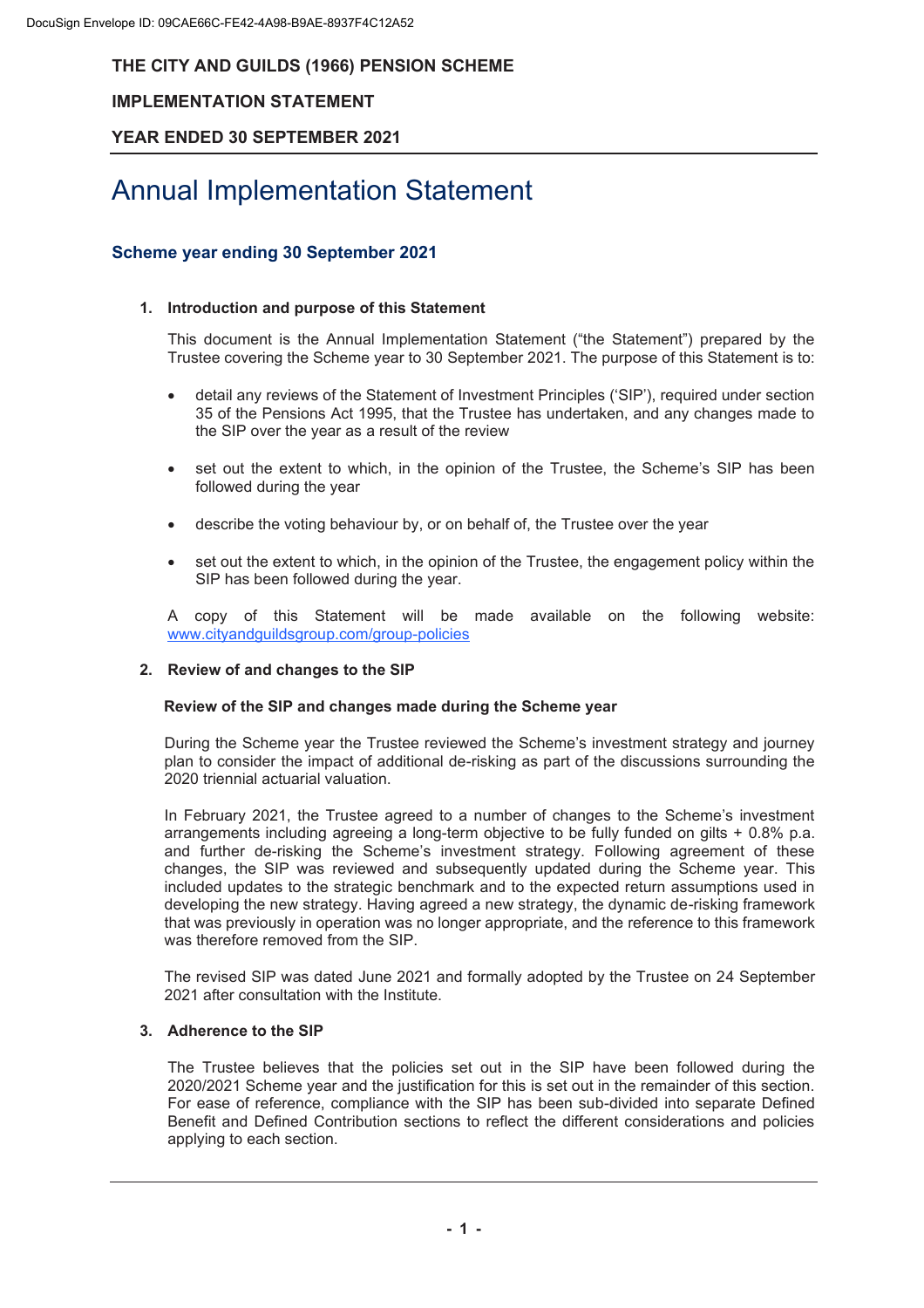## **IMPLEMENTATION STATEMENT**

## **YEAR ENDED 30 SEPTEMBER 2021**

#### **Defined Contribution (DC) Section**

#### **Overall investment objectives**

The Trustee's overall investment objectives are set out on page 9 of the SIP which can be accessed www.cityandguildsgroup.com/group-policies

The Trustee meets these objectives by reviewing the Scheme's investment strategy on at least a three-yearly basis. The last review was undertaken in September 2018. Each review considers such matters as: the demographic profile of the membership, the likely income choices members will make at retirement, the membership's risk profile, the Trustee's governance approach to the investment options to be made available, developments in the money purchase/defined contribution market and legislative changes.

#### **How does the Trustee meet its investment obligations?**

The Trustee meets quarterly to conduct its business, which includes monitoring the Scheme's investment strategy and performance of the Scheme's fund range. The Scheme's investment and DC advisers update the Trustee in between these meetings if a particular issue arises with its DC investment platform provider, Aviva, or one of the funds made available on Aviva's investment platform.

#### **Setting investment strategy**

As described above, the Trustee formally reviews the Scheme's investment strategy on at least a three-yearly basis.

The current investment strategy was set in September 2018. The Trustee engaged their DC adviser to undertake a review of the Scheme's investment strategy, taking in to account the demographic profile and expected needs of the Scheme's current and expected future membership.

The Scheme's fund range offered to members, fund objectives, benchmark and fees can be found on page 23 of the SIP which can be accessed www.cityandguildsgroup.com/grouppolicies

No formal review of the strategy was scheduled or undertaken during the reporting period. The Trustee monitors the performance of the underlying funds on a quarterly basis and keeps abreast of any legislative or investment changes that would necessitate a review sooner than the next scheduled review. This scheduled review was due in September 2021 but it was decided to defer this until the outcome of the Institute's ongoing review of its future DC pension strategy was known, subject to this being resolved in early 2022.

#### **Risk management**

The Trustee has considered and identified the key DC risks members are exposed to. These are shown on page 19 of the SIP which can be accessed www.cityandguildsgroup.com/grouppolicies The Trustee has considered and identified the following key DC risks members are exposed to:

**Inflation risk** is managed by providing an investment option which is expected to provide a long-term rate of return that matches or exceeds inflation.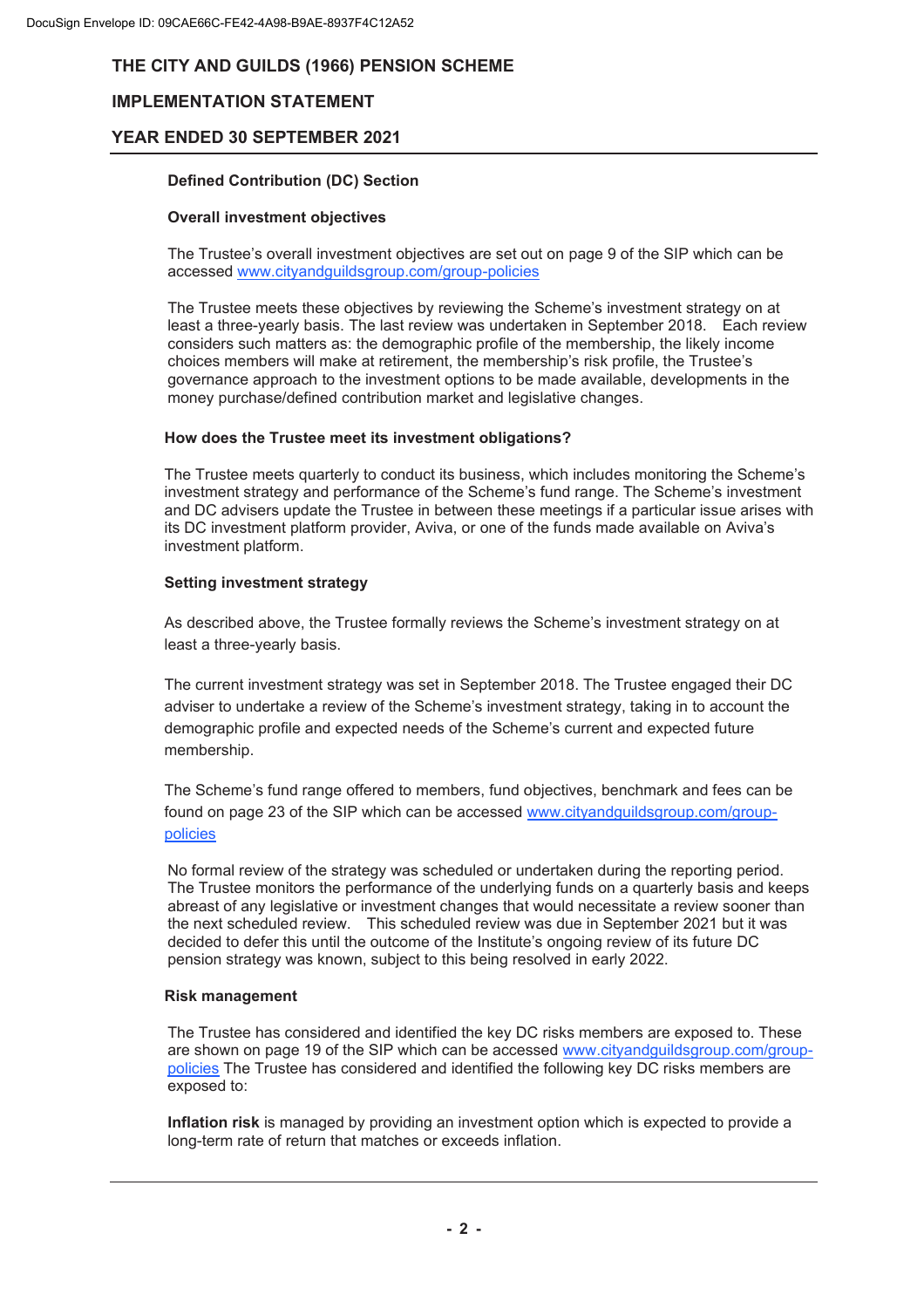## **IMPLEMENTATION STATEMENT**

### **YEAR ENDED 30 SEPTEMBER 2021**

**Capital risk** is managed by providing an investment option which offers a degree of capital protection. A cash deposit fund is an example of such an option.

**Pension conversion risk** is managed by providing an investment option which generally reflects changes in long term interest rates in the belief that the cost of many annuities in the future will be based, at least in part, on these rates.

**Mismatching risk** is managed by providing alternative investment options, enabling members to align their investment approach to the way in which they wish to access their pension rights on retirement.

The Trustee does not consider risk in isolation, but in conjunction with expected investment returns and outcomes for members. The Trustee reviews the key DC risks at each quarterly meeting through a risk register.

#### **Default fund**

For members that do not make an active investment choice, the Trustee has chosen a strategy, in line with its overall investment objectives, which manages overall risk and return through the member's journey to retirement.

The default investment strategy (Aviva's My Future Lifetime Investment programme) balances the trade-off between risk and expected returns both through the growth phase (medium risk assets aimed at helping pension savings grow) and the consolidation phase (switching into lower risk assets as members approach retirement).

As part of their monitoring, the Trustee considers the performance and volatility of the default strategy over various periods, concentrating on the mid to long-term periods.

#### **Self-select funds**

In line with the Trustee's objective to enable members to set their own investment strategy, the Trustee makes available a range of self-select funds. These include a number of life-style investment strategies that target different outcomes at retirement.

Members who prefer to make their own investment choices can therefore choose from a range of individual funds which were selected by the Trustee after taking professional investment advice.

In relation to the self-select funds, the Trustee has selected a range of funds which attempt to address the key DC risks the Trustee has identified. The Trustee measures the effectiveness of the investment choices to address these risks on an ongoing basis.

#### **Investment performance monitoring**

The Trustee regularly monitors the performance of the investment options and the Scheme's investment managers.

Over the reporting period, the Trustee considered the performance of the fund range at each of the quarterly Trustee meetings. In doing this, the Trustee discussed the market context alongside assessing how closely each of the funds had tracked their respective benchmarks as set out on page 23 of the SIP which can be accessed www.cityandguildsgroup.com/grouppolicies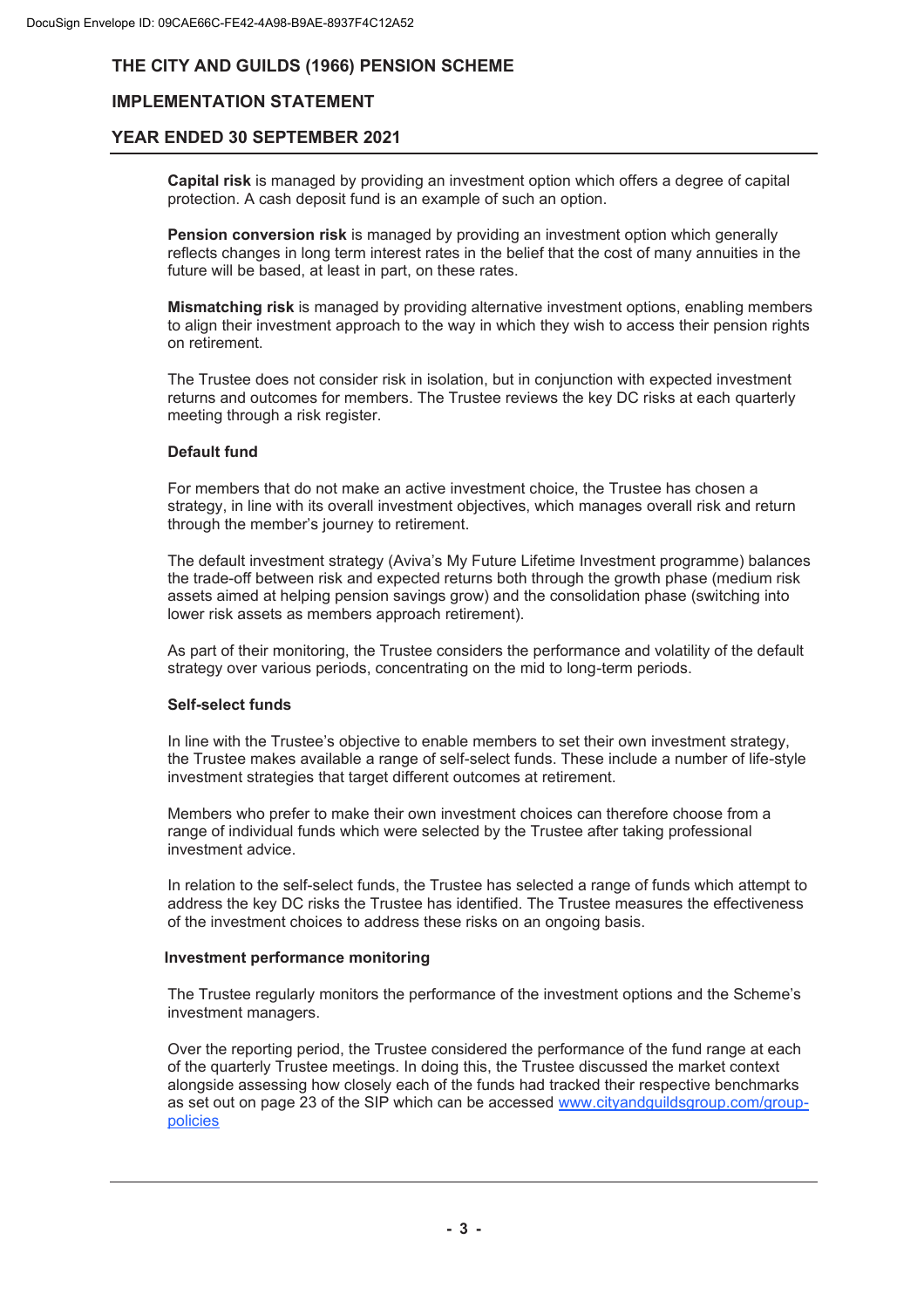## **IMPLEMENTATION STATEMENT**

## **YEAR ENDED 30 SEPTEMBER 2021**

The Trustee was satisfied that all investment options were performing in line with the agreed objectives and as such, no changes were made to the investments over period.

#### **Professional advice**

The Trustee is aware of the requirement to take professional advice when setting and reviewing investment strategy.

The Trustee has appointed Willis Towers Watson (WTW) to provide such advice. In accordance with this engagement, WTW provides a triennial strategy review which includes recommendations in relation to the default, additional lifestyles and wider fund range.

WTW also discusses the quarterly investment performance of the DC Section and highlights any particular cases where the funds have not performed in line with their agreed objectives. During the reporting period the Trustee established investment advisor objectives. The Trustee is currently considering how best to monitor the Scheme's advisors against these objectives.

#### **Environmental, Social and Governance (ESG) considerations**

Considering that the DC Section of the Scheme is delivered via a bundled platform, and the investment funds are predominantly passively managed, the Trustee takes a pragmatic approach to ESG considerations. This is reflected in the SIP.

The Trustee has delegated responsibility for the selection, retention and realisation of investments to the underlying investment managers. The Trustee takes account of known financially material risks and opportunities in consultation with its advisers. All risks and opportunities are considered for materiality and impact, taking into account the Scheme's investment time horizon and objectives.

At the present time the strategy is to invest predominantly in the passive funds which do not explicitly take account of social, environmental and governance considerations in the selection, retention and realisation of investments. However, the Trustee does review the strategy on an ongoing basis and may reflect these factors in any subsequent changes to the strategy or to underlying investment managers.

From April 2021, Aviva started to phase in an allocation of just over 40% to a new ESG focused investment fund within the My Future Lifetime Investment programme, the Scheme's default investment strategy. This is planned to take place over two years.

During the reporting period, the Trustee undertook the following ESG monitoring activity:

On 17 June 2021 Aviva presented to the Trustee on the approach taken by Aviva Investors, noting that:

- o ESG issues have been integrated into all the assets managed by Aviva
- o Aviva actively engages with investment managers to influence sectors and companies. Aviva was also influencing policy makers and regulators to create sustainable financial markets.
- $\circ$  Aviva retains the voting rights across all of its investment portfolios.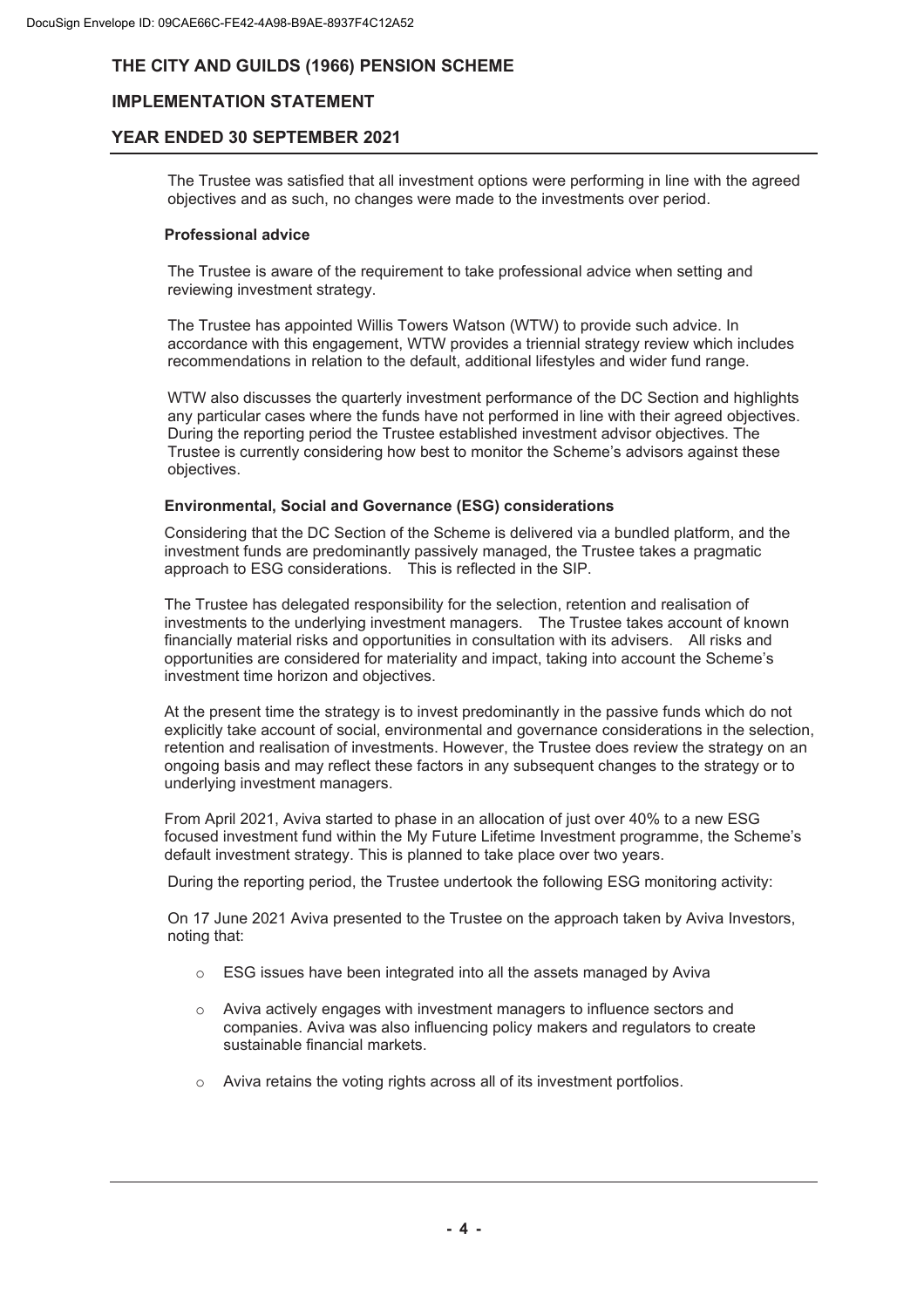## **IMPLEMENTATION STATEMENT**

## **YEAR ENDED 30 SEPTEMBER 2021**

- $\circ$  Aviva had voted across a number of issues and activities as well as engaging with companies across different regions and categories. Further details of how Aviva voted over the reporting period can be found in Section 4 below.
- $\circ$  These interactions had brought positive changes around ESG issues.

The Trustee continues to develop their approach to ESG monitoring to ensure it remains aligned to their principles and policies as shown in the SIP.

#### **Additional Voluntary Contributions (AVCs)**

Assets in respect of members' additional voluntary contributions are invested via the DC Section of the Scheme. These AVC funds benefit from the same oversight and governance as the main DC Section.

#### **Defined Benefit Section**

#### **Governance**

The Trustee is responsible for investment matters related to the Defined Benefit Section of the Scheme. Four Trustee meetings were held over the year. The main investment focus of the Trustee over the course of 2021 was reviewing the investment strategy and long-term objectives of the Scheme.

During February 2021, the Trustee reviewed the Scheme's investment strategy as part of the discussions surrounding the 2020 actuarial valuation. The Trustee considered the impact of additional de-risking within the investment strategy, in part, driven by market volatility and the impact of the COVID-19 pandemic on the Institute covenant.

The Trustee received a training session on assessing and managing climate risk in September 2021. This session provided background on the different ways that climate change can impact the Scheme (assets, liabilities, covenant) and the benefits of looking to reduce portfolio emissions over time.

In addition, the Trustee received training on secure income assets as part of its work to improve the efficiency of the portfolio. This session explained the benefits of holding long-term, inflationlinked, cashflow generating assets which can be used to meet members benefit payments.

#### **Investment strategy**

The Trustee's investment objectives are set out in the SIP.

The Trustee recognises that the Scheme's investment strategy is of primary importance in seeking to achieve these objectives. In February 2021, the Trustee agreed to the following with respect to the Scheme's long-term Journey Plan:

- o Move to a portfolio that is expected to generate gilts+1.6% p.a.
- $\circ$  Implement the gilts+1.6% pa portfolio using the current mandates and then review the potential to adopt a more efficient long-term structure in the future.
- $\circ$  to de-risk the Scheme's current investments by reducing the allocation to equity and diversification funds and increasing the allocation the BlackRock LDI mandate
- $\circ$  to retain the target hedge ratio to 100% of assets for both interest rates and inflation.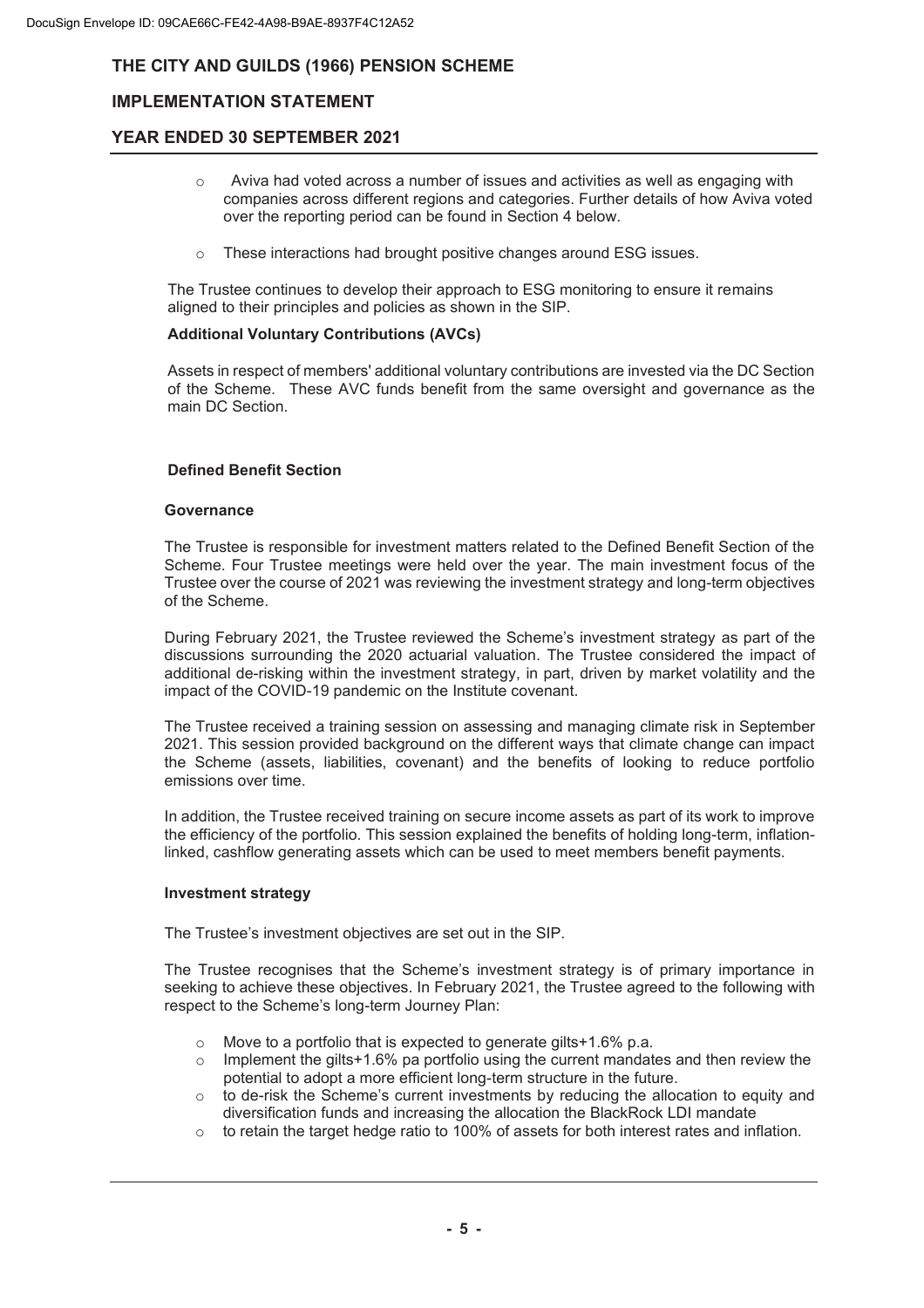## **IMPLEMENTATION STATEMENT**

## **YEAR ENDED 30 SEPTEMBER 2021**

The table below sets out the new strategic asset allocation benchmark and control ranges that were agreed as part of this review, together with the actual asset allocation as at 30 September 2021. The actual asset allocation was within the agreed ranges as at 30 September 2021.

|                                           | <b>Actual</b>                            | <b>Target</b>        | <b>Ranges</b>        |                                                                |
|-------------------------------------------|------------------------------------------|----------------------|----------------------|----------------------------------------------------------------|
| <b>Asset Class</b>                        | <b>of</b><br>%<br>total<br><b>assets</b> | % of total<br>assets | % of total<br>assets | Performance benchmark index                                    |
| <b>Total Return Seeking</b>               | 44.7                                     | 44.5                 | $35.0 - 55.5$        |                                                                |
| <b>Total equities</b>                     | 2.8                                      | 2.0                  | $1.0 - 5.0$          |                                                                |
| UK equities                               | 0.2                                      | 0.1                  | $0.0 - 0.5$          | FTSE All-Share                                                 |
| Overseas<br>Developed<br>Markets equities | 2.4                                      | 1.7                  | $1.0 - 4.0$          |                                                                |
| <b>GBP</b> Hedged                         | 1.2                                      | 0.85                 | $0.5 - 2.0$          | FTSE All World Developed ex<br>UK 95% GBP Hedged               |
| Unhedged                                  | 1.2                                      | 0.85                 | $0.5 - 2.0$          | FTSE All World Developed ex<br>UK                              |
| <b>Emerging Markets</b>                   | 0.2                                      | 0.2                  | $0.0 - 0.5$          | <b>MSCI Emerging Markets Index</b>                             |
| Property                                  | 5.5                                      | 7.5                  | $5.0 - 10.0$         | IPD UK- All Balanced Property<br><b>Funds Weighted Average</b> |
| Diversification funds                     | 36.4                                     | 35.0                 | $30.0 - 40.0$        | 50% UK CPI + 2%;<br>50% UK RPI + 3%                            |
| <b>Total Liability Hedging</b>            | 55.3                                     | 55.5                 | $45.0 - 65.0$        |                                                                |
| <b>LDI Portfolio</b>                      | 55.3                                     | 55.5                 | $45.0 - 65.0$        | <b>Blended portfolio</b>                                       |
| <b>Total</b>                              | 100.0                                    | 100.0                |                      |                                                                |

#### **Investment manager arrangements**

There were no changes to the investment managers employed to manage the Scheme's assets during the year. WTW provides regular confirmation that investments are satisfactory.

The Scheme's portfolio is comprised of a portfolio of equities (UK, Overseas developed markets and Emerging Markets), a diversification funds' allocation, a UK property allocation and a portfolio of leveraged and unleveraged LDI funds.

The equities and LDI funds are managed passively by BlackRock. The diversification funds allocation is split between the Towers Watson Partners Fund, which is managed by Towers Watson Investment Management and the Fulcrum Diversified Absolute Return Fund. The UK Property allocations are managed by Hermes and Schroders.

The asset allocation and the investment vehicles through which the strategy is implemented ensures the portfolio has a suitable mix of return-seeking and liability hedging assets, consistent with the Trustee's policy. In addition, through the diversification funds' allocation, the Scheme accesses a very wide range of return-seeking assets, providing exposure to a range of different sources of risk and return. Implementing the Scheme's investment strategy in a manner consistent with the Trustee's policies ensures that the Scheme's DB Section portfolio in aggregate is consistent with the policies set out in the Statement of Investment Principles.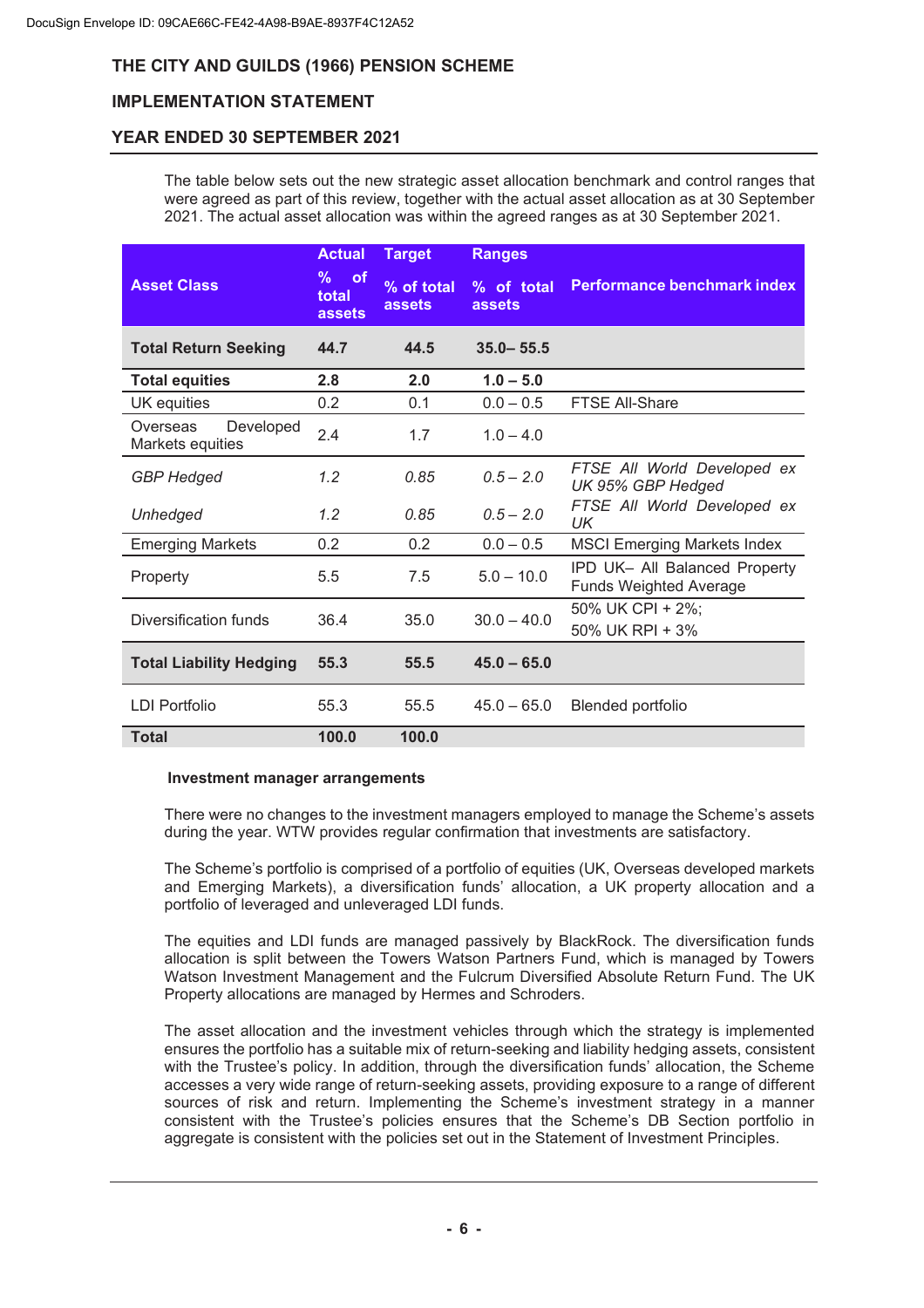## **IMPLEMENTATION STATEMENT**

### **YEAR ENDED 30 SEPTEMBER 2021**

#### **Realisation of investments**

The Trustee agreed a liquidity policy for the DB Section in October 2018 and liquidity is assessed as part of regular reporting provided to the Trustee. The Scheme currently has two liquidity fund investments. The first is a liquidity fund within the LDI portfolio over which BlackRock have discretion to invest and disinvest as they see fit. The second sits outside of the LDI portfolio and is the main source of cash used for meeting Scheme cashflows, if these cannot be met from contributions paid by the Sponsor.

The balance held in this fund is monitored regularly. If it needs to be increased, WTW provides advice on the assets to be sold in order to raise the necessary funds.

#### **Risk management**

The Trustee has identified several risks involved in the management of the Scheme's assets which are taken into account when reviewing the investment arrangements.

*Solvency and mismatching risk* were considered through the analysis undertaken by WTW as part of the investment strategy review. This illustrated the expected progression of the growth in the assets relative to the liabilities as well as quantifying the downside risks under different strategies.

*Manager risk* is managed by appointing a passive manager to manage the equity and LDI investments, where the expectation is that the manager will deliver returns which are very close to those of an underlying market index or provide exposures that align with the Scheme's liabilities. In addition, the diversification fund allocation invested via the Towers Watson Partners Fund and Fulcrum DAR Fund provide, in aggregate, exposure to a very well diversified portfolio of third-party investment managers, which limits the risk of any one manager performing poorly.

*Liquidity risk* is managed by the Scheme's administrators assessing the Scheme's cashflow requirements as well as holding a proportion of the Scheme's assets in relatively liquid investments (i.e. the equities, LDI and liquidity funds managed by BlackRock). Implementing the new investment strategy did not change the Scheme's exposure to relatively liquid assets.

*Currency risk* is managed by hedging a proportion of the Scheme's exposure to non-Sterling currencies. Currency risk was reduced by implementing the new investment strategy.

**Political risk** is managed by having a well-diversified investment portfolio, and the change in investment strategy did not materially impact the diversification of the portfolio.

**Sponsor risk** is managed by assessing the interaction between the Scheme and the Institute's business, as measured by several factors, including the creditworthiness of the Institute and the size of the pension liability relative to the financial strength of the Institute. A formal assessment of the covenant was conducted in June 2021 alongside the deliberations relating to the 30 September 2021 actuarial valuation.

#### **Investment performance monitoring**

The Trustee receives a six-monthly monitoring report to 31 March and 30 September from Willis Towers Watson as well as receiving quarterly reports from the investment managers.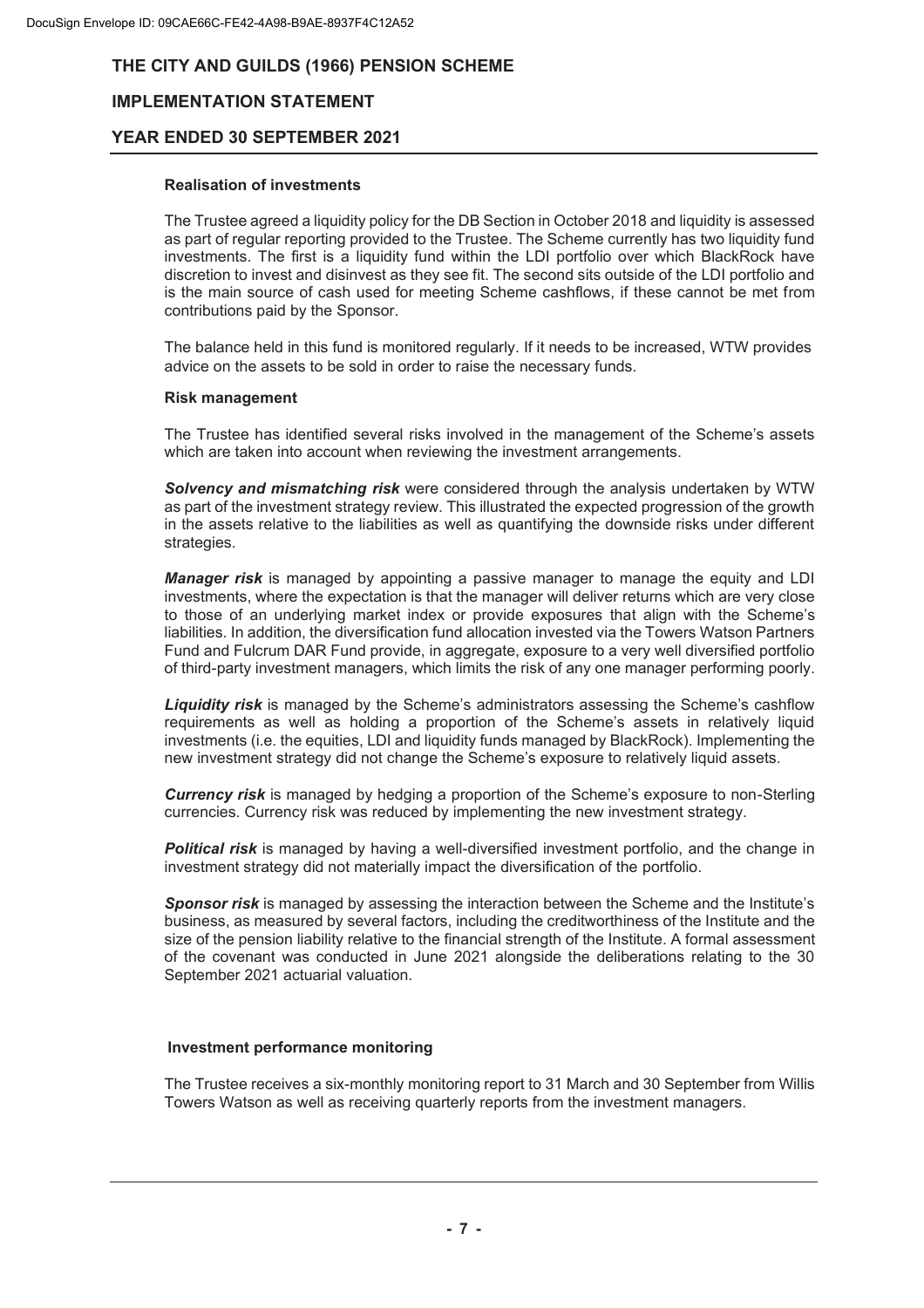## **IMPLEMENTATION STATEMENT**

### **YEAR ENDED 30 SEPTEMBER 2021**

The BlackRock equity investments performed in line with expectations, delivering returns within an acceptable deviation of the underlying benchmark index. The LDI portfolio, also managed by BlackRock, helped to mitigate the impact of changes to interest rates and inflation expectations, as it is designed to do.

The UK property investments have performed reasonably well over the long-term, delivering returns in excess of the performance benchmark index over a 3- and 5-year time horizon.

The Partners Fund delivered returns in excess of the performance benchmark over the year to 30 September 2021, and remains ahead of benchmark over the longer term.

The Fulcrum DAR mandate underperformed its benchmark over the year to 30 September 2021 and over the longer term. As a result of this performance and the Trustee's view on the relative attractiveness of the Fulcrum DAR mandate relative to the Partners Fund (informed by Barnett Waddingham's independent review of the two mandates) it was agreed to reduce exposure to the Fulcrum DAR mandate as part of the de-risking discussed previously leaving the Partners Fund allocation unchanged.

#### **ESG considerations**

The Trustee has provided a copy of the Statement of Investment Principles to its investment managers (and does so on an annual basis).

Managers are asked to confirm whether they comply with the UK Stewardship code and, if they do not, are asked to explain their reasons for not doing so. As at 30 September 2021, all managers confirmed compliance with the code except for Schroders. Schroders is currently working with the FRC to draft their submission to the 2022 UK Stewardship Code.

The Trustee confirms with each manager that they manage the portfolio with a medium to longterm time horizon and utilise investment engagement in order to enhance portfolio value. The Trustee also monitors costs to ensure that managers are incentivised to invest with a long-term time horizon. In addition, the Trustee monitors the turnover of each mandate to ensure that this is consistent with the asset class and time horizon being targeted by each investment manager.

The Trustee reviewed and updated the DB Risk Register on 17 June 2021 as part of its annual review process.

Voting information is collected from each manager and this is summarised in the next section of this statement.

#### **4. Turnover**

The Trustee's investment consultant monitors the investment managers' portfolio turnover and confirmed that over the Scheme year portfolio turnover was in line with expectations and therefore there were no particular concerns highlighted around inappropriate costs being incurred.

Information on portfolio turnover as provided by the investment managers is given below:

Note: Turnover is defined as the lesser of the value of purchases or the value of sales divided by average annual market value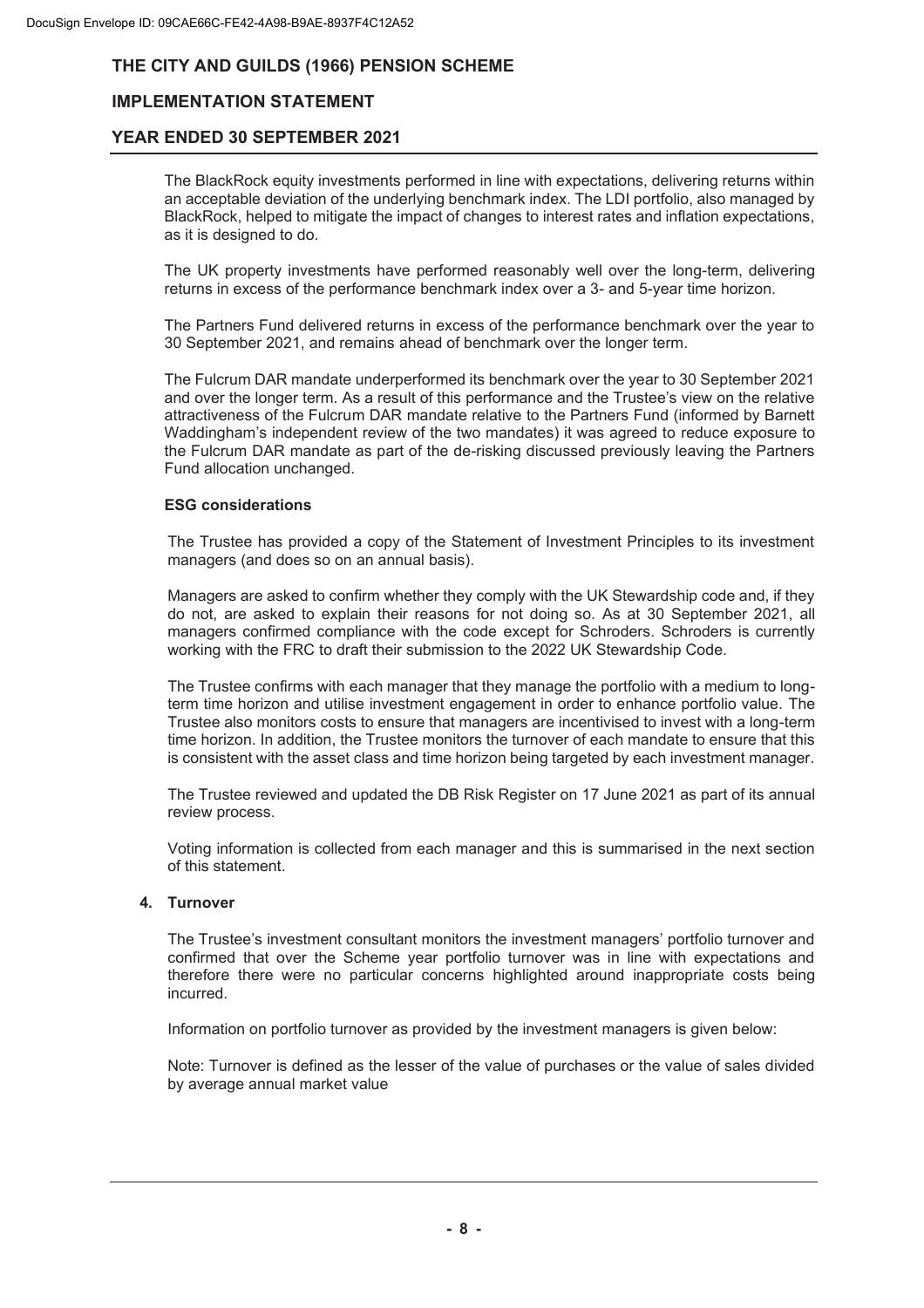## **IMPLEMENTATION STATEMENT**

## **YEAR ENDED 30 SEPTEMBER 2021**

| <b>Mandate</b>                             | <b>Manager</b>   | <b>Expected long-term</b><br>level of portfolio<br>turnover pa | <b>Fund</b><br>Activity* | <b>Manager commentary</b>                                                                                                                                                                   |
|--------------------------------------------|------------------|----------------------------------------------------------------|--------------------------|---------------------------------------------------------------------------------------------------------------------------------------------------------------------------------------------|
| <b>UK Equity</b>                           | <b>BlackRock</b> | N/A                                                            | N/A                      |                                                                                                                                                                                             |
| World ex-UK<br>Equity (GBP<br>hedged)      | <b>BlackRock</b> | N/A                                                            | N/A                      | Turnover data not<br>applicable for index equity<br>funds. As they track<br>indices, their turnover                                                                                         |
| World ex-UK<br>Equity<br>(Unhedged)        | <b>BlackRock</b> | N/A                                                            | N/A                      | replicates index turnover<br>unless funds are invested<br>/ disinvested.                                                                                                                    |
| Emerging<br><b>Markets</b>                 | <b>BlackRock</b> | N/A                                                            | N/A                      |                                                                                                                                                                                             |
| <b>DAR</b>                                 | Fulcrum          | c.90%                                                          | 103%                     | Turnover has been<br>marginally higher than the<br>long-term expectation due<br>to heightened market<br>volatility over the year.                                                           |
| Property Unit<br>Trust                     | Hermes           | $0 - 15%$                                                      | 2%                       | Turnover was in line with<br>expectations                                                                                                                                                   |
| <b>UK</b><br>Real<br>Estate Fund<br>(SREF) | <b>Schroders</b> | $0 - 15%$                                                      | 8%                       | Turnover was in line with<br>expectations                                                                                                                                                   |
| <b>Partners</b><br>Fund                    | <b>TWIM</b>      | 10%                                                            | 10%                      | Turnover was in line with<br>expectations                                                                                                                                                   |
| LDI                                        | <b>BlackRock</b> | n/a                                                            | 52%                      | Turnover only occurs<br>when cash is committed<br>or disinvested or when<br>the hedge ratio is<br>adjusted. The hedge ratio<br>was increased, and cash<br>was committed during the<br>year. |

\* **% turnover over the trailing 12 month period as at 30 September 2021**

#### **5. Voting and engagement**

#### **Defined Benefit Section**

The Trustee delegates responsibility for voting and engagement in respect of the Scheme's underlying investments to the investment managers. Details of the activity undertaken by the managers is set out below.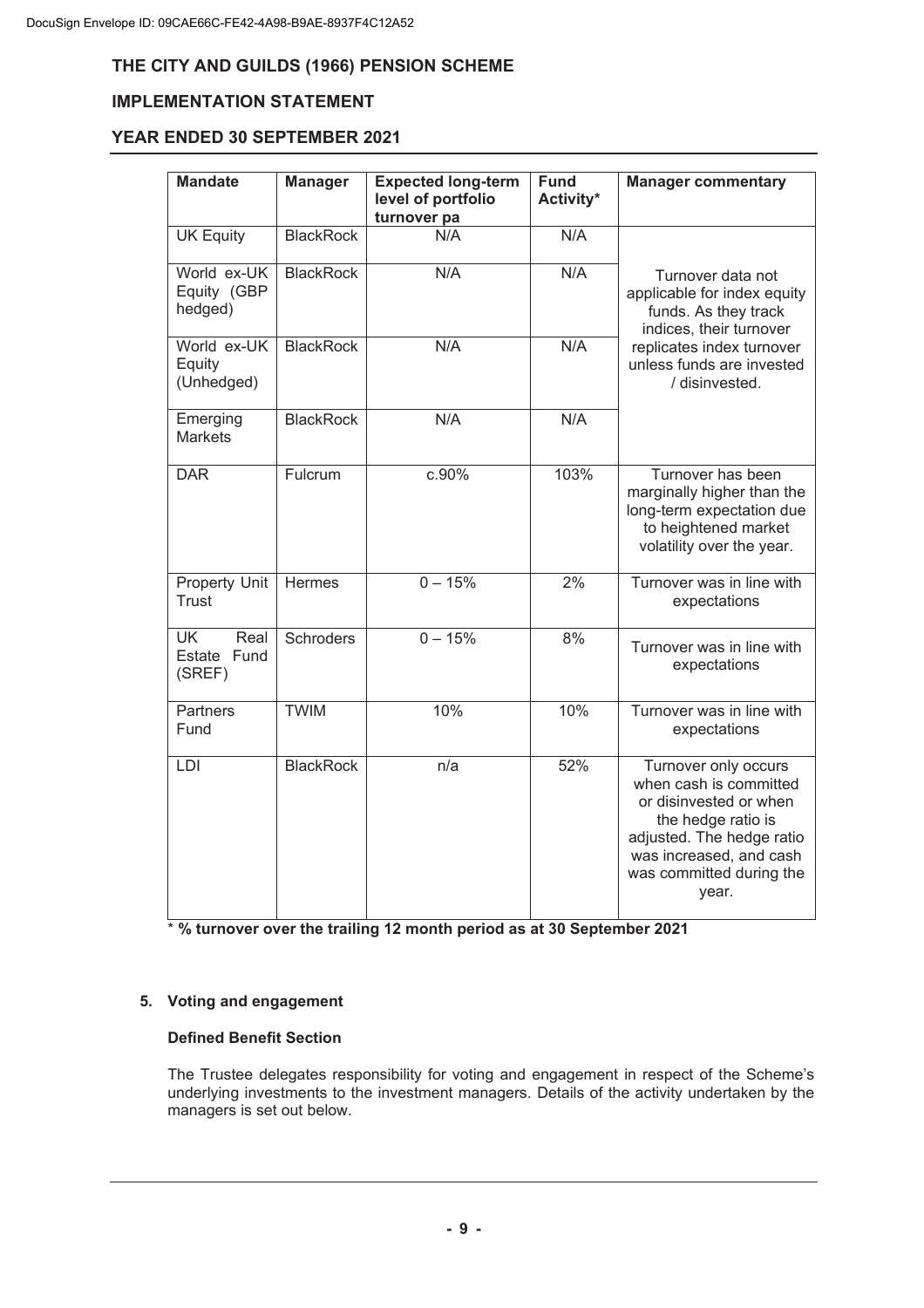## **IMPLEMENTATION STATEMENT**

## **YEAR ENDED 30 SEPTEMBER 2021**

The Trustee meets with the Scheme's investment managers periodically, to explore how the Scheme's assets are being managed.

The last meeting with BlackRock took place in June 2021. BlackRock's approach to sustainable investment and stewardship was one of the topics discussed at that meeting, in the context of the passive equity investments managed by BlackRock.

#### **Voting**

The below table sets out the voting activity of the Scheme's equity and multi-asset investment managers, on behalf of the Trustee, over the year:

|                                                                                                          | <b>Number of</b><br><b>Proportion</b><br>eligible<br><b>resolutions</b> |                | Of resolutions voted:* |                |                  |  |
|----------------------------------------------------------------------------------------------------------|-------------------------------------------------------------------------|----------------|------------------------|----------------|------------------|--|
| <b>Asset class</b>                                                                                       | eligible to vote<br>on                                                  | votes<br>voted | For                    | <b>Against</b> | <b>Abstained</b> |  |
| <b>BlackRock UK Equity</b>                                                                               | 15,314                                                                  | 99.0%          | 93.0%                  | 6.0%           | 1.0%             |  |
| BlackRock World ex-UK<br>(covering)<br>both<br>Eauity<br>hedged<br>and<br>currency<br>unhedged mandates) | 24.646                                                                  | 99.0%          | 92.0%                  | 7.0%           | $0.0\%$          |  |
| <b>BlackRock</b><br>Emerging<br><b>Markets</b>                                                           | 22,336                                                                  | 100.0%         | 89.0%                  | 10.0%          | 3.0%             |  |
| <b>Fulcrum DAR</b>                                                                                       | 8.318                                                                   | 97.0%          | $92.0\%$               | 6.0%           | 2.0%             |  |
| <b>TWIM Partners</b>                                                                                     | 5959                                                                    | 98.9%          | 85.4%                  | 7.7%           | 6.9%             |  |

*\*Figures may not total 100% due to a variety of reasons, such as lack of management recommendation, scenarios where an agenda has been split voted, multiple ballots for the same meeting were voted differing ways, or a vote of 'Abstain' is also considered a vote against management.* 

Voting statistics are out of total eligible votes and are sourced from the investment managers BlackRock, TWIM and Fulcrum.

The following table outlines a number of significant votes cast by the Scheme's investment managers on the Trustee's behalf. The commentary set out below is based on detail in the relevant manager's reports on the votes cast:

- BlackRock reported on the most significant votes cast within the funds managed on behalf of the Scheme over the year to 30 September 2021, including the rationale for the voting decision and the outcome of the vote. A number of these key votes are set out below. The votes shown were chosen taking account of the size of the allocations to the companies affected as a percentage of each pooled fund, whether the votes were against management resolutions and whether the votes were in respect of shareholder resolutions.
- · Fulcrum reported on the most significant votes cast within the funds managed on behalf of the Scheme over the year to 30 September 2021, including the rationale for the voting decision (in some cases this was based on independent advice received from independent engagement advisor Glass Lewis) and the outcome of the vote. A number of these key votes are set out below.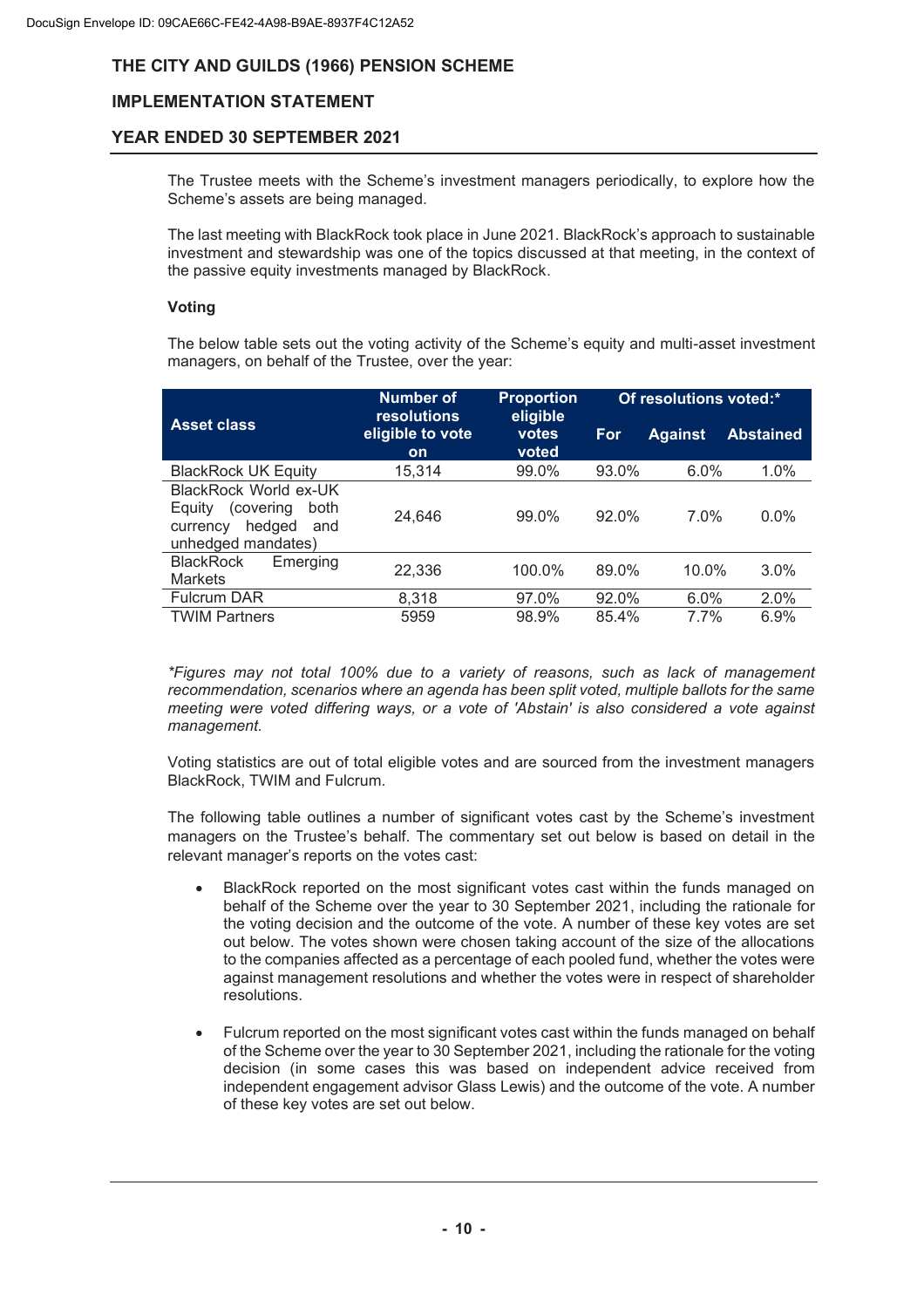## **IMPLEMENTATION STATEMENT**

## **YEAR ENDED 30 SEPTEMBER 2021**

· TWIM reported on the most significant votes cast within the funds managed on behalf of the Scheme over the year to 30 September 2021, including the rationale for the voting decision and the outcome of the vote. A number of these key votes are set out below.

| <b>Significant votes cast</b>                                                                                                                                                                                                                                                | <b>Coverage in</b><br>portfolio      |  |  |
|------------------------------------------------------------------------------------------------------------------------------------------------------------------------------------------------------------------------------------------------------------------------------|--------------------------------------|--|--|
| <b>Company: BP Plc</b>                                                                                                                                                                                                                                                       | <b>BlackRock</b><br><b>UK Equity</b> |  |  |
| Meeting date: 12 May 2021                                                                                                                                                                                                                                                    |                                      |  |  |
| <b>Company summary:</b> BP Plc (BP) is an integrated oil and gas company, operating through the<br>following segments: Upstream, Downstream and Rosneft. The company was founded in 1909<br>and is headquartered in London, the United Kingdom.                              |                                      |  |  |
| <b>Resolution:</b> Approve Shareholder Resolution on Climate Change Targets                                                                                                                                                                                                  |                                      |  |  |
| Company management recommendation: Against                                                                                                                                                                                                                                   |                                      |  |  |
| How the manager voted: For                                                                                                                                                                                                                                                   |                                      |  |  |
| <b>Rationale:</b> BlackRock voted for this shareholder resolution. While recognizing the company's<br>efforts to date and direction of travel, supporting the resolution signals BlackRock's desire to see<br>the company accelerate its efforts on climate risk management. |                                      |  |  |
| <b>Company: Chevron Corporation</b>                                                                                                                                                                                                                                          | <b>BlackRock</b>                     |  |  |
| Meeting date: 26 May 2021                                                                                                                                                                                                                                                    | <b>UK Equity</b>                     |  |  |
| <b>Company summary:</b> Chevron Corporation (Chevron) is a global integrated energy, chemicals,<br>and petroleum company, operating through the upstream and downstream segments.                                                                                            |                                      |  |  |
| Shareholder Resolution: multiple (6)                                                                                                                                                                                                                                         |                                      |  |  |
| Item 4: Reduce Scope 3 Emissions (Shareholder proposal)                                                                                                                                                                                                                      |                                      |  |  |
| Item 5: Report on Impacts of Net Zero 2050 Scenario (Shareholder proposal)                                                                                                                                                                                                   |                                      |  |  |
| Item 6: Amend Certificate of Incorporation to Become a Public Benefit Corporation<br>(Shareholder proposal)                                                                                                                                                                  |                                      |  |  |
| Item 7: Report on Lobbying Payments and Policy (Shareholder proposal)                                                                                                                                                                                                        |                                      |  |  |
| Item 8: Require Independent Board Chair (Shareholder proposal)                                                                                                                                                                                                               |                                      |  |  |
| Item 9: Reduce Ownership Threshold for Shareholders to Call Special Meeting<br>(Shareholder proposal)                                                                                                                                                                        |                                      |  |  |
| Company management recommendation: against the shareholder proposals listed above<br>$($ ltems 4-9 $)$                                                                                                                                                                       |                                      |  |  |
| How the manager voted: BlackRock voted for the shareholder proposal on scope 3 emissions<br>targets (Item 4), and against all other shareholder proposals.                                                                                                                   |                                      |  |  |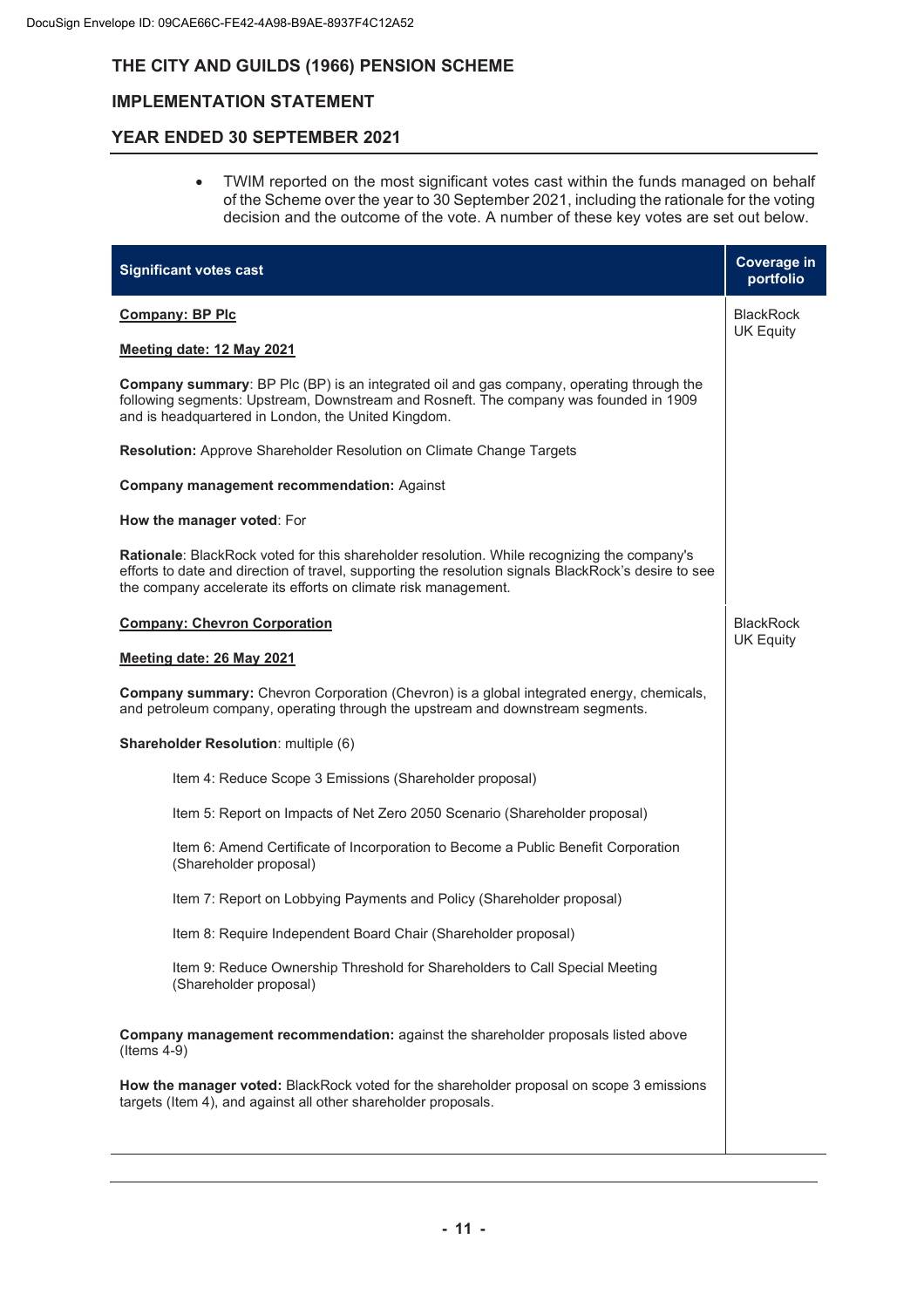## **IMPLEMENTATION STATEMENT**

## **YEAR ENDED 30 SEPTEMBER 2021**

#### **Rationale:**

| Item 4: BlackRock supported this shareholder proposal, while recognizing the company's efforts<br>to date, because it is consistent with what they expect of large companies like Chevron and its<br>peers.<br>Item 5: BlackRock voted against this proposal as the company has already committed to fulfilling<br>its ask and has demonstrated meaningful progress on climate action to date.<br>Item 6: BlackRock voted against this proposal because they believe it is the domain of the<br>Board and management to determine the appropriate corporate structure for the company.<br>Item 7: Chevron meets BlackRock's expectations of companies regarding their activities and<br>disclosures related to political spending and lobbying and has reflected BlackRock's feedback in<br>its recently updated climate lobbying report. As a result, BlackRock voted against this<br>shareholder proposal.<br>Item 8: BlackRock voted against this proposal because Chevron already has a strong<br>leadership structure.<br>Item 9: BlackRock voted against this proposal as shareholders can call special meetings at a |                                 |
|-----------------------------------------------------------------------------------------------------------------------------------------------------------------------------------------------------------------------------------------------------------------------------------------------------------------------------------------------------------------------------------------------------------------------------------------------------------------------------------------------------------------------------------------------------------------------------------------------------------------------------------------------------------------------------------------------------------------------------------------------------------------------------------------------------------------------------------------------------------------------------------------------------------------------------------------------------------------------------------------------------------------------------------------------------------------------------------------------------------------------------|---------------------------------|
| 15% ownership threshold.                                                                                                                                                                                                                                                                                                                                                                                                                                                                                                                                                                                                                                                                                                                                                                                                                                                                                                                                                                                                                                                                                                    |                                 |
| <b>Company: The Procter &amp; Gamble Company</b>                                                                                                                                                                                                                                                                                                                                                                                                                                                                                                                                                                                                                                                                                                                                                                                                                                                                                                                                                                                                                                                                            | <b>BlackRock</b><br>World-ex UK |
| Meeting date: 13 October 2020                                                                                                                                                                                                                                                                                                                                                                                                                                                                                                                                                                                                                                                                                                                                                                                                                                                                                                                                                                                                                                                                                               | Equity                          |
| Company summary: The Procter & Gamble Company (P&G) is one of the largest global<br>branded consumer packaged goods companies. It operates in the following segments: Beauty;<br>Grooming; Health Care; Fabric & Home Care; and Baby, Feminine & Family Care.                                                                                                                                                                                                                                                                                                                                                                                                                                                                                                                                                                                                                                                                                                                                                                                                                                                               |                                 |
| Shareholder resolution: multiple (2)                                                                                                                                                                                                                                                                                                                                                                                                                                                                                                                                                                                                                                                                                                                                                                                                                                                                                                                                                                                                                                                                                        |                                 |
| Item 5: Report on efforts to eliminate deforestation                                                                                                                                                                                                                                                                                                                                                                                                                                                                                                                                                                                                                                                                                                                                                                                                                                                                                                                                                                                                                                                                        |                                 |
| Item 6: Annual report on diversity                                                                                                                                                                                                                                                                                                                                                                                                                                                                                                                                                                                                                                                                                                                                                                                                                                                                                                                                                                                                                                                                                          |                                 |
| Company management recommendation: Against (both items)                                                                                                                                                                                                                                                                                                                                                                                                                                                                                                                                                                                                                                                                                                                                                                                                                                                                                                                                                                                                                                                                     |                                 |
| How the manager voted: BlackRock voted for the shareholder proposal on deforestation (Item<br>5) and voted against the shareholder proposal requesting the publication of a report assessing<br>the company's diversity and inclusion efforts (Items 6).                                                                                                                                                                                                                                                                                                                                                                                                                                                                                                                                                                                                                                                                                                                                                                                                                                                                    |                                 |
| Rationale:                                                                                                                                                                                                                                                                                                                                                                                                                                                                                                                                                                                                                                                                                                                                                                                                                                                                                                                                                                                                                                                                                                                  |                                 |
| Item 5: The proposal requests a report assessing if and how P&G could increase the scale,<br>pace, and rigor of its efforts to eliminate deforestation and the degradation of intact forests in its<br>supply chains. The proposal places special attention on the company's use of palm oil and forest<br>pulp. While BlackRock recognizes the company's efforts to date towards enhancing their<br>sustainability and monitoring disclosure reports, they determined that there is room for P&G to<br>improve the frequency and depth of disclosure.                                                                                                                                                                                                                                                                                                                                                                                                                                                                                                                                                                      |                                 |
| Item 6: In September 2020, P&G updated its workforce demographic disclosure including<br>gender and ethnic diversity by level. This disclosure addresses the shareholder proposal's<br>request and enhances the company's diversity, equity, and inclusion (DEI) efforts regarding<br>talent and development initiatives. Currently P&G's workforce includes 25% multicultural<br>employees and 40% female employees. The company has stated their aspiration of 50/50<br>representation of women at all levels, all functions, and all geographies in the company.                                                                                                                                                                                                                                                                                                                                                                                                                                                                                                                                                         |                                 |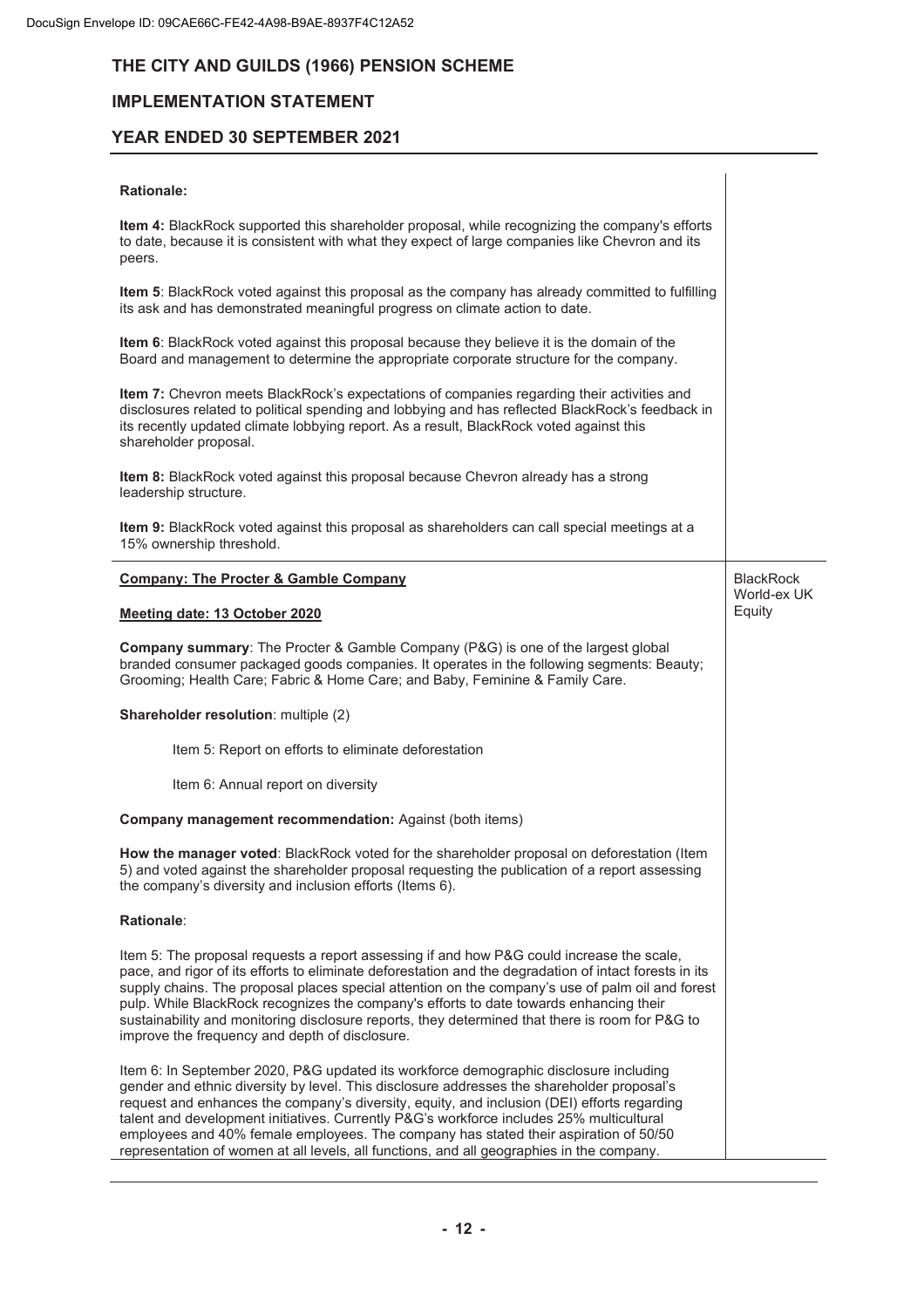## **IMPLEMENTATION STATEMENT**

| Similarly, they recently declared their aspiration to achieve 40% representation of multicultural<br>employees in the U.S. workforce. In addition to internal DEI efforts, for more than 40 years<br>P&G's Supplier Diversity program has been increasing economic inclusion for women- and<br>minority-owned businesses-including military veterans, people with disabilities, and LGBTQ<br>owners. P&G is a founding member of the Executive Leadership Council's Game Changer<br>initiative, focused on codifying best practices for developing African American Talent. More<br>broadly, P&G has led constructive dialogue promoting racial equity and understanding, largely<br>by releasing several films publicly since 2017 about racial bias and racial inequality. They also<br>established the P&G "Take on Race" Fund, with an initial contribution of \$5 million. In<br>BlackRock's assessment, these longstanding, multi-pronged initiatives, along with robust<br>disclosures, place P&G at the forefront of DEI efforts in the market. As a result, they determined<br>that the requested report would be redundant and therefore did not support it. |                       |
|------------------------------------------------------------------------------------------------------------------------------------------------------------------------------------------------------------------------------------------------------------------------------------------------------------------------------------------------------------------------------------------------------------------------------------------------------------------------------------------------------------------------------------------------------------------------------------------------------------------------------------------------------------------------------------------------------------------------------------------------------------------------------------------------------------------------------------------------------------------------------------------------------------------------------------------------------------------------------------------------------------------------------------------------------------------------------------------------------------------------------------------------------------------------|-----------------------|
| <b>Company: Exxon Mobil Corporation</b>                                                                                                                                                                                                                                                                                                                                                                                                                                                                                                                                                                                                                                                                                                                                                                                                                                                                                                                                                                                                                                                                                                                                | <b>BlackRock</b>      |
| Meeting date: 26 May 2021                                                                                                                                                                                                                                                                                                                                                                                                                                                                                                                                                                                                                                                                                                                                                                                                                                                                                                                                                                                                                                                                                                                                              | World-ex UK<br>Equity |
| Company summary: Exxon Mobil Corporation is an American multinational oil and gas<br>corporation and is engaged in the exploration, development and distribution of oil, gas and<br>petroleum products.                                                                                                                                                                                                                                                                                                                                                                                                                                                                                                                                                                                                                                                                                                                                                                                                                                                                                                                                                                |                       |
| <b>Resolution: Multiple (13)</b>                                                                                                                                                                                                                                                                                                                                                                                                                                                                                                                                                                                                                                                                                                                                                                                                                                                                                                                                                                                                                                                                                                                                       |                       |
| Item 1.1: Elect Director Gregory J. Goff                                                                                                                                                                                                                                                                                                                                                                                                                                                                                                                                                                                                                                                                                                                                                                                                                                                                                                                                                                                                                                                                                                                               |                       |
| Item 1.2: Elect Director Kaisa Hietala                                                                                                                                                                                                                                                                                                                                                                                                                                                                                                                                                                                                                                                                                                                                                                                                                                                                                                                                                                                                                                                                                                                                 |                       |
| Item 1.3: Elect Director Alexander A. Karsner                                                                                                                                                                                                                                                                                                                                                                                                                                                                                                                                                                                                                                                                                                                                                                                                                                                                                                                                                                                                                                                                                                                          |                       |
| Item 1.4: Elect Director Anders Runevad                                                                                                                                                                                                                                                                                                                                                                                                                                                                                                                                                                                                                                                                                                                                                                                                                                                                                                                                                                                                                                                                                                                                |                       |
| Item 1.9: Elect Director Kenneth C. Frazier                                                                                                                                                                                                                                                                                                                                                                                                                                                                                                                                                                                                                                                                                                                                                                                                                                                                                                                                                                                                                                                                                                                            |                       |
| Item 1.12: Elect Director Darren W. Woods                                                                                                                                                                                                                                                                                                                                                                                                                                                                                                                                                                                                                                                                                                                                                                                                                                                                                                                                                                                                                                                                                                                              |                       |
| Item 4: Require Independent Board Chair (Shareholder proposal)                                                                                                                                                                                                                                                                                                                                                                                                                                                                                                                                                                                                                                                                                                                                                                                                                                                                                                                                                                                                                                                                                                         |                       |
| Item 5: Reduce Ownership Threshold for Shareholders to Call Special Meeting<br>(Shareholder proposal)                                                                                                                                                                                                                                                                                                                                                                                                                                                                                                                                                                                                                                                                                                                                                                                                                                                                                                                                                                                                                                                                  |                       |
| Item 6: Issue Audited Report on Financial Impacts of IEA's Net Zero 2050 Scenario<br>(Shareholder proposal)                                                                                                                                                                                                                                                                                                                                                                                                                                                                                                                                                                                                                                                                                                                                                                                                                                                                                                                                                                                                                                                            |                       |
| Item 7: Report on Costs and Benefits of Environmental-Related Expenditures<br>(Shareholder proposal)                                                                                                                                                                                                                                                                                                                                                                                                                                                                                                                                                                                                                                                                                                                                                                                                                                                                                                                                                                                                                                                                   |                       |
| Item 8: Report on Political Contributions (Shareholder proposal)                                                                                                                                                                                                                                                                                                                                                                                                                                                                                                                                                                                                                                                                                                                                                                                                                                                                                                                                                                                                                                                                                                       |                       |
| Item 9: Report on Lobbying Payments and Policy (Shareholder proposal)                                                                                                                                                                                                                                                                                                                                                                                                                                                                                                                                                                                                                                                                                                                                                                                                                                                                                                                                                                                                                                                                                                  |                       |
| Item 10: Report on Corporate Climate Lobbying Aligned with Paris Agreement<br>(Shareholder proposal)                                                                                                                                                                                                                                                                                                                                                                                                                                                                                                                                                                                                                                                                                                                                                                                                                                                                                                                                                                                                                                                                   |                       |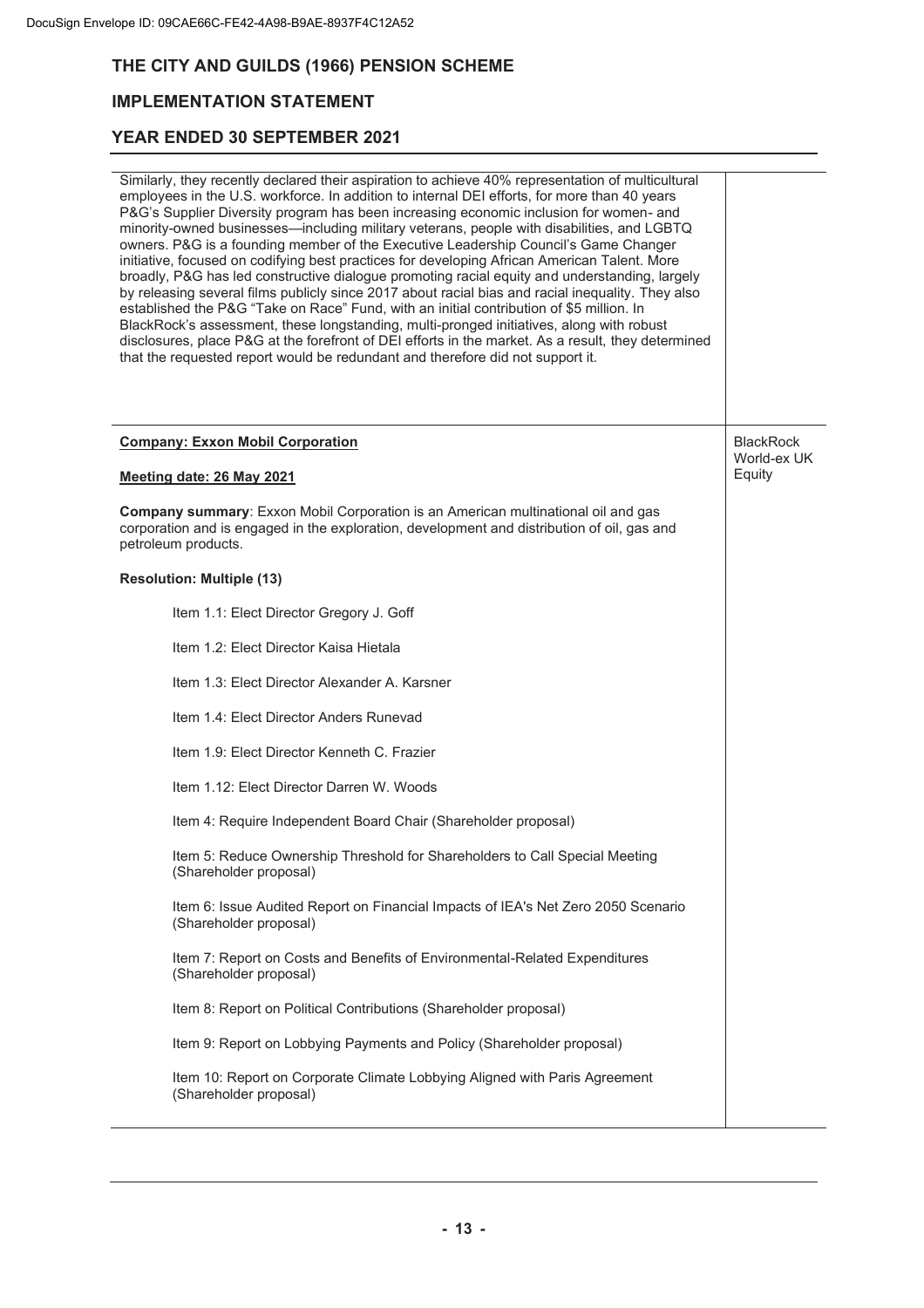## **IMPLEMENTATION STATEMENT**

## **YEAR ENDED 30 SEPTEMBER 2021**

#### **Company management recommendation:** Against (all items)

How the manager voted: BlackRock voted for three of the new directors nominated (Items 1.1-1.3) and for Frazier and Woods (Items 1.9 and 1.12), amongst other incumbent directors. BlackRock voted against the shareholder proposals on the Independent Chair (Item 4), Special Meeting (Item 5), Environmental-Related Expenditures and Political Contributions (Items 7 and 8). BlackRock voted for the shareholder proposals on the Financial Impacts of IEA's Net Zero 2050 Scenario (Item 6), Lobbying Payments and Policy and Lobbying Aligned with Paris (Items 9 and 10).

#### **Rationale:**

**Item 1.1-1.4 and 1.9, 1.12:** BlackRock continue to be concerned about Exxon's strategic direction and the anticipated impact on its long-term financial performance and competitiveness. In their view, the Board would benefit from the addition of diverse energy experience to augment existing skillsets. As a result, BlackRock supported three of the four directors nominated by Engine No. 1. BlackRock believe that they, together with Mr. Ubben, bring the fresh perspectives and relevant transformative energy experience to the Board that will help the company position itself competitively in addressing the risks and opportunities presented by the energy transition

**Item 4:** BlackRock voted against this proposal because they believe their vote in support of the directors nominated by Engine No. 1 will introduce the necessary balance of independent perspective in the boardroom. Also, BlackRock have observed that Mr. Frazier in the role of Lead Independent Director is taking a more prominent position in engaging with shareholders

**Item 5:** BlackRock voted against this proposal, as shareholders can call special meetings at a 15% ownership threshold or at a 10% ownership threshold if a court order showing good cause is obtained.

**Item 6**: BlackRock voted in favour of this proposal, despite the restrictiveness of the timeline, as they believe shareholders would benefit from greater insight into whether and how the IEA's Net Zero 2050 scenario would affect Exxon's financial position and long-term strategy.

**Item 7:** BlackRock voted against this proposal because, on their assessment, the company's existing reporting adequately explains the tangible health and environmental benefits of its current policies and practices.

**Item 8:** BlackRock voted against this proposal because, on their assessment, the company's existing reporting adequately explains the tangible health and environmental benefits of its current policies and practices.

**Item 9:** BlackRock supported this shareholder proposal because additional disclosure of the company's state and local level lobbying activities and expenditures, payments to trade associations and other tax-exempt organizations that conduct lobbying, and related oversight mechanisms would allow shareholders to better assess the company's management of these activities, as well as related risks and benefits.

**Item 10**: Given the reputational risk to the company of misalignment in public positions on key strategic policy issues, BlackRock supported this proposal because they believe such a report would help investors' understanding of Exxon's climate-related lobbying and participation in trade associations.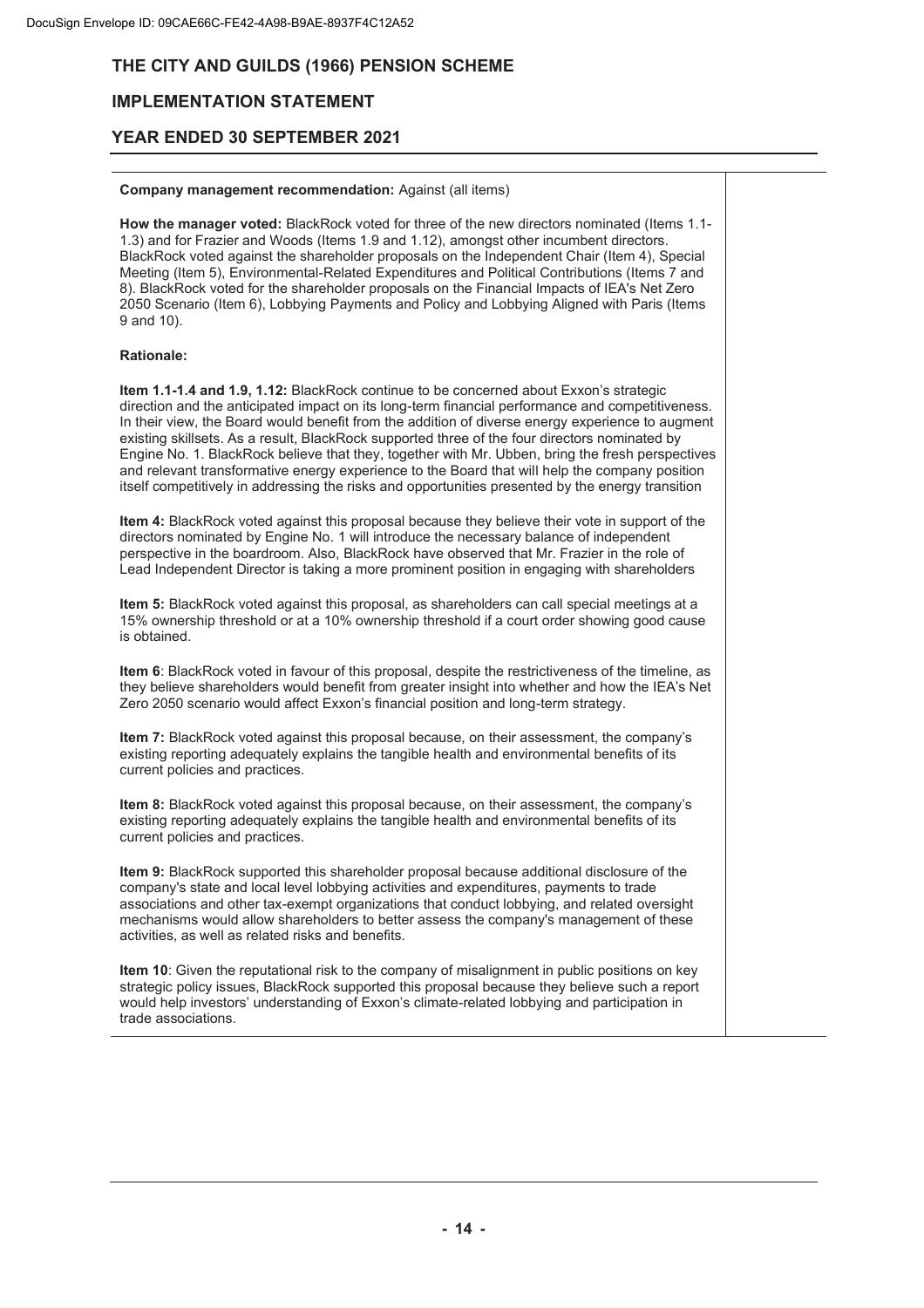## **IMPLEMENTATION STATEMENT**

### **YEAR ENDED 30 SEPTEMBER 2021**

#### **Company: Berkshire Hathaway, Inc.**

#### **Meeting date: 01 May 2021**

**Company summary:** Berkshire Hathaway, Inc. (Berkshire Hathaway) engages in the provision of property and casualty insurance, reinsurance, utilities and energy, freight rail transportation, finance, manufacturing, and retailing services through its diverse public and private subsidiary businesses. Notably, Berkshire Hathaway controls 91% of public subsidiary Berkshire Hathaway **Energy** 

**BlackRock** World-ex UK Equity

BlackRock iShares Emerging **Markets Equity** 

#### **Resolution: multiple (5)**:

Item 1.1: Elect Director Warren E. Buffett (Chairman and CEO)

Item 1.11: Elect Director Thomas S. Murphy (former Chairman of the Audit Committee)

Item 1.13: Elect Director Walter Scott, Jr. (Chairman of the Governance Committee)

Item 2: Report on Climate-Related Risks and Opportunities (Shareholder Proposal)

Item 3: Publish Annually a Report Assessing Diversity and Inclusion Efforts (Shareholder Proposal)

**Company management recommendation:** For Items 1.1, 1.11, and 1.13, and against the items 2 and 3

**How the manager voted**: For Items 1.1, 2 and 3, and against Items 1.11 and 1.13

#### **Rationale**:

**Item 1.1:** BlackRock voted for the re-election of Chairman and CEO, Warren Buffett. While voting action is warranted against the company for both governance and climate disclosure shortfalls, exercising the vote against a sitting CEO is unwarranted at this time.

**Item 1.11 & 1.13:** BlackRock voted against the re-election of the former Chairman of the Audit Committee, Thomas Murphy, and the Chairman of the Governance Committee, Walter Scott, due to concerns over shortfalls in the company's governance practices and climate action planning and disclosure.

**Item 2**: BlackRock supported this proposal because the company does not currently meet expectations for disclosing a plan for how its business model will be compatible with a lowcarbon economy.

**Item 3**: BlackRock supported this proposal because the company does not meet expectations for disclosure of material diversity, equity, and inclusion policies and/or risks.

#### **Company: Vale, S.A.**

#### **Meeting date: 30 April 2021**

**Company summary:** Vale, S.A. (Vale) – a Brazilian mining company – is the world's largest producer of iron ore, pellets, and nickel. Vale is also the largest producer of manganese in Brazil, holding approximately 70% of the national market. In addition to Mining, Vale operates three other business divisions: Logistics, Steel Making, and Energy.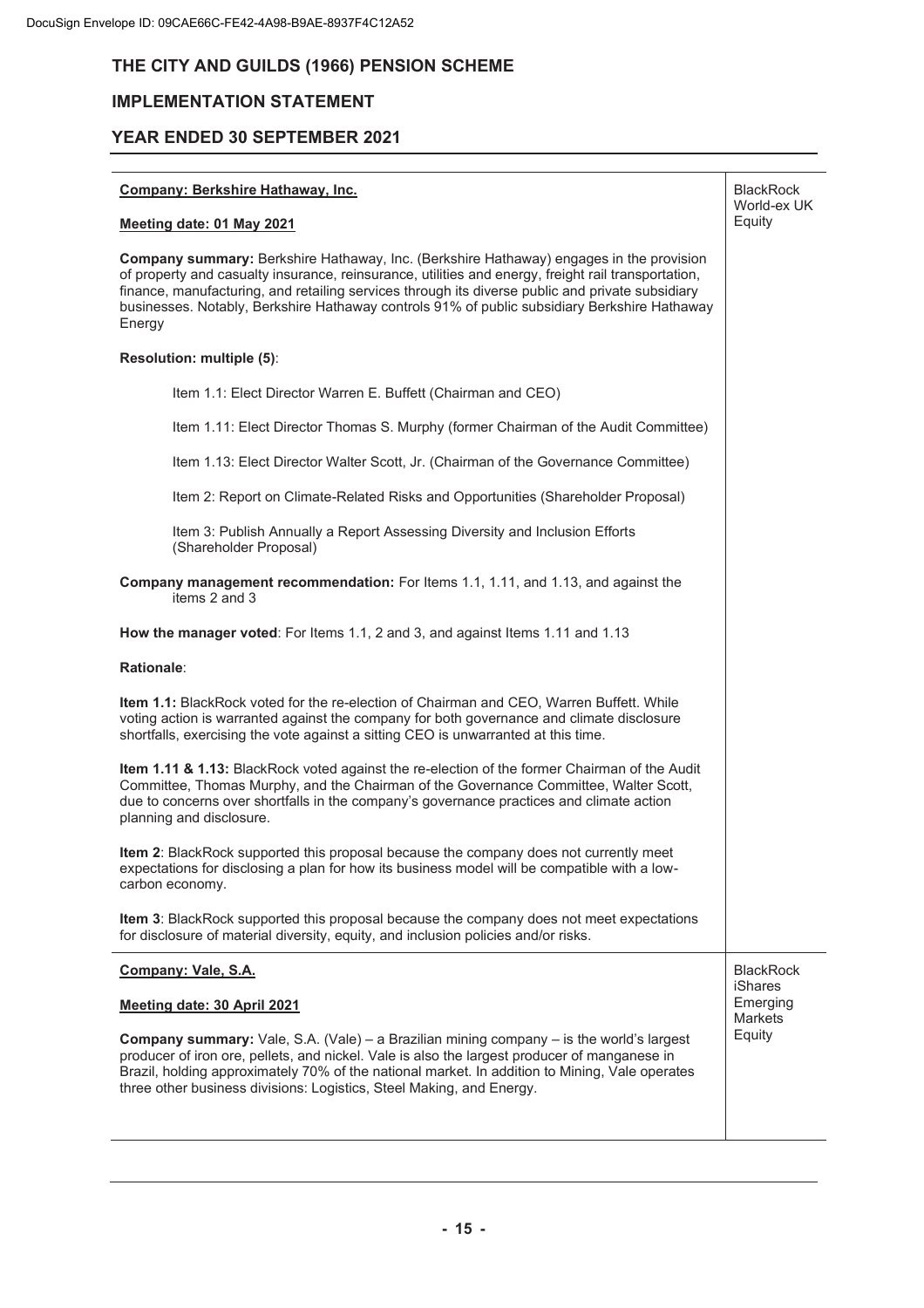## **IMPLEMENTATION STATEMENT**

## **YEAR ENDED 30 SEPTEMBER 2021**

#### **Management resolution:** multiple (5)

Item 1: Individual elections of members of the Board of Directors recommended by the Nominating Committee and Board of Directors (featuring contested elections by minority shareholders) Item 2: Election of the Chairman and Vice-Chairman of the Board of Directors Item 3: Election of members of the Fiscal Council Item 4: Establishment of the overall annual compensation of the Company's directors and members of the Fiscal Council for the year 2021 Item 5: Approve corporate transactions to simplify iron ore assets and Vale's corporate structure **Company management recommendation:** For (all items) **How the manager voted**: BlackRock voted for all items proposed by management. In the case of the individual director elections, BlackRock voted for the candidates recommended by the Nominating Committee and Board of Directors. **Rationale**: Vale's work to regain stakeholder trust – and the trust of impacted communities in Minas Gerais – is far from concluded. BIackRock voted FOR multiple items on "Management's Proposal for the Annual and Special Shareholders' Meeting" held on April 30, 2021 (items as above) because Vale has enacted necessary changes at the board level – including the creation of a Nominating Committee – that have led to significant improvements in Vale's board composition, diversity, and independence. These changes have, in turn, contributed to board effectiveness and the implementation of stronger corporate governance practices and risk management controls. Vale's commitment to improve its corporate governance practices, advance sustainability, and transform its culture – starting at the top– is a step in the right direction. Given ongoing safety concerns, BIackRock will continue to engage with Vale on board oversight of operational quality and risk management and will monitor its progress on environmental and social reparation actions. **Company: Vedanta Limited Meeting date: 10 August 2021 Company summary:** Vedanta Limited (Vedanta) is India's largest natural resources company, employing more than 70,000 people directly and indirectly, with its major products being zinclead-silver, iron ore, steel, copper, aluminium, power, oil, and gas The company, listed in India and New York, is a 65%-owned subsidiary of Vedanta Resources Limited (VRL), which de-listed from the London Stock Exchange in 2018. 100% of VRL's share capital and voting rights are held by Volcan Investments Limited (Volcan) and a Volcan wholly-owned subsidiary. Volcan is beneficially owned and controlled by the Anil Agarwal Discretionary Trust, associated with the Chairman of Vedanta. **Management resolution:** multiple (2) Item 4: To re-appoint the Chairman of the Board, as a Director, as he retires by rotation, is eligible, and offers himself for re-appointment Item 8: To consider and approve the re-appointment of the Non-Executive Independent Director for the second and final term of three (3) years effective from August 11, 2021 to August 10, 2024 **BlackRock** iShares Emerging **Markets** Equity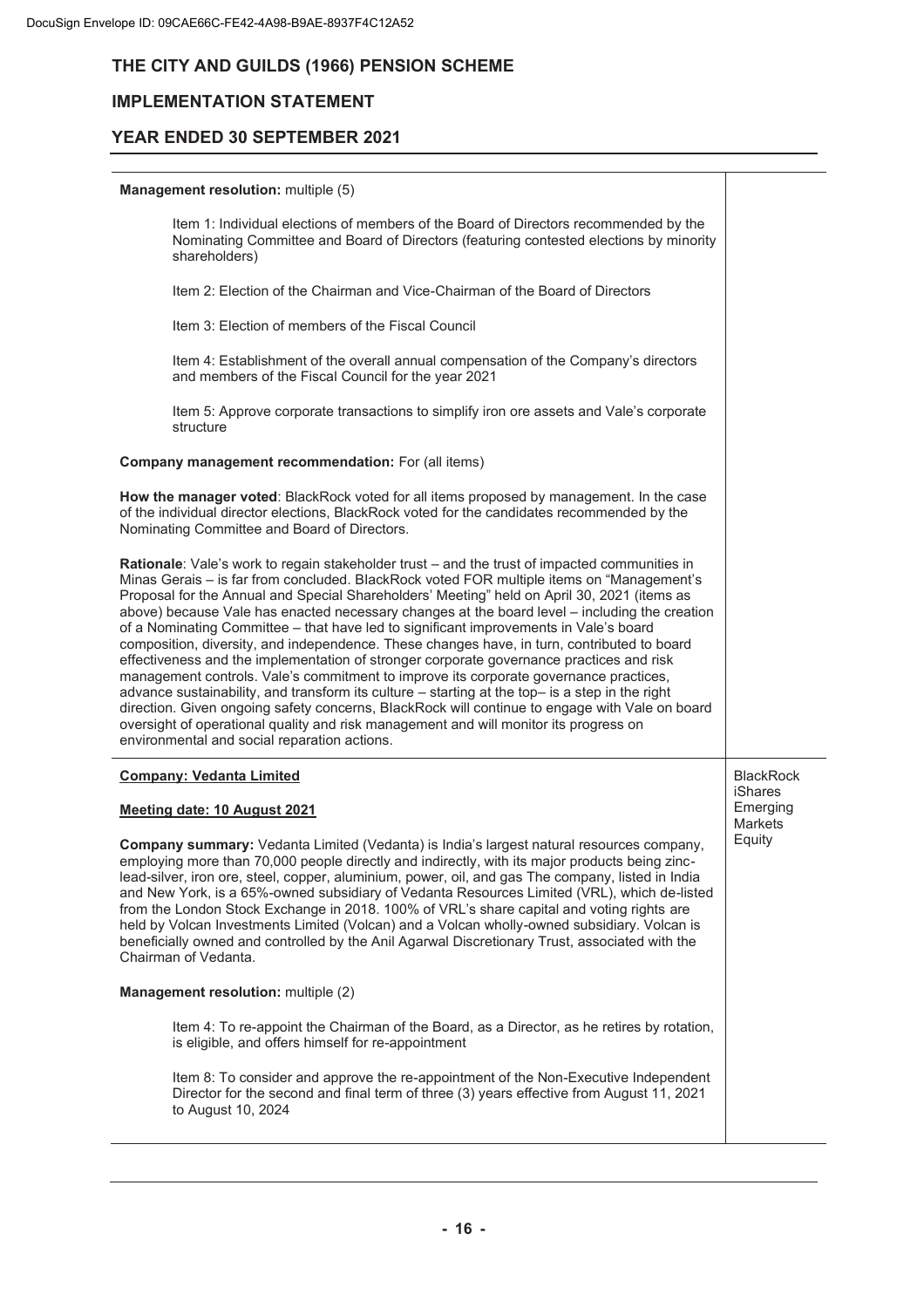## **IMPLEMENTATION STATEMENT**

| Company management recommendation: For (both items)                                                                                                                                                                                                                                                                                                                                                                                                                                                                                                                                        |                    |
|--------------------------------------------------------------------------------------------------------------------------------------------------------------------------------------------------------------------------------------------------------------------------------------------------------------------------------------------------------------------------------------------------------------------------------------------------------------------------------------------------------------------------------------------------------------------------------------------|--------------------|
| How the manager voted: BlackRock voted against both items                                                                                                                                                                                                                                                                                                                                                                                                                                                                                                                                  |                    |
| Rationale: BlackRock voted against both re-appointments given the Directors' ultimate<br>accountability regarding their governance concerns relating to board oversight. In particular,<br>BlackRock is concerned about a loan of approximately U.S. \$1billionfrom Vedanta's fully owned<br>subsidiary to the unlisted holding company, VRL. BlackRock is also concerned about a series of<br>related party transactions enabled by the company's controlling ownership structure, that in<br>BlackRock's view, are not aligned with minority shareholders' long-term economic interests. |                    |
| <b>Company: Amazon</b>                                                                                                                                                                                                                                                                                                                                                                                                                                                                                                                                                                     | <b>Fulcrum DAR</b> |
| Meeting date: 26 May 2021                                                                                                                                                                                                                                                                                                                                                                                                                                                                                                                                                                  |                    |
| Management resolution: Shareholder Proposal that the board report on the amount of Plastics<br>released due to Plastic Packaging.                                                                                                                                                                                                                                                                                                                                                                                                                                                          |                    |
| How the manager voted: For                                                                                                                                                                                                                                                                                                                                                                                                                                                                                                                                                                 |                    |
| Rationale: Though Glass Lewis understands the larger environmental risks stemming from<br>plastic pollution, in this case they believed the company had taken significant actions and<br>provided disclosures regards minimising its carbon footprint. As such, the proxy advisor were not<br>convinced that shareholders would necessarily benefit from the Company's adoption of this<br>proposal. Given the type of proposal, and following discussions, Fulcrum decided to vote against<br>their advice and as a result voted FOR the proposal.                                        |                    |
| <b>Company: Chr. Hansen Holding A/S</b>                                                                                                                                                                                                                                                                                                                                                                                                                                                                                                                                                    | <b>Fulcrum DAR</b> |
| Meeting date: 25 November 2020                                                                                                                                                                                                                                                                                                                                                                                                                                                                                                                                                             |                    |
| Management resolution: A shareholder proposal from Akademiker Pension asking that going<br>forward, from the 2020/21 financial year, the company must apply the recommendations of the<br>Taskforce on Climate-related Financial Disclosures (TCFD) as the framework for climate<br>disclosures in the company's annual report.                                                                                                                                                                                                                                                            |                    |
|                                                                                                                                                                                                                                                                                                                                                                                                                                                                                                                                                                                            |                    |
| How the manager voted: For                                                                                                                                                                                                                                                                                                                                                                                                                                                                                                                                                                 |                    |
| Rationale: Voted as per proxy adviser. In addition, as signatories to TCFD, Fulcrum are strong<br>supporters of climate disclosure.                                                                                                                                                                                                                                                                                                                                                                                                                                                        |                    |
| <b>Company: Canadian Pacific Railway Limited</b>                                                                                                                                                                                                                                                                                                                                                                                                                                                                                                                                           | <b>Fulcrum DAR</b> |
| Meeting date: 21 April 2021                                                                                                                                                                                                                                                                                                                                                                                                                                                                                                                                                                |                    |
| Management resolution: Shareholder Proposal that the Company present a climate action plan<br>and annually seek advisory shareholder approval of the plan                                                                                                                                                                                                                                                                                                                                                                                                                                  |                    |
| How the manager voted: For                                                                                                                                                                                                                                                                                                                                                                                                                                                                                                                                                                 |                    |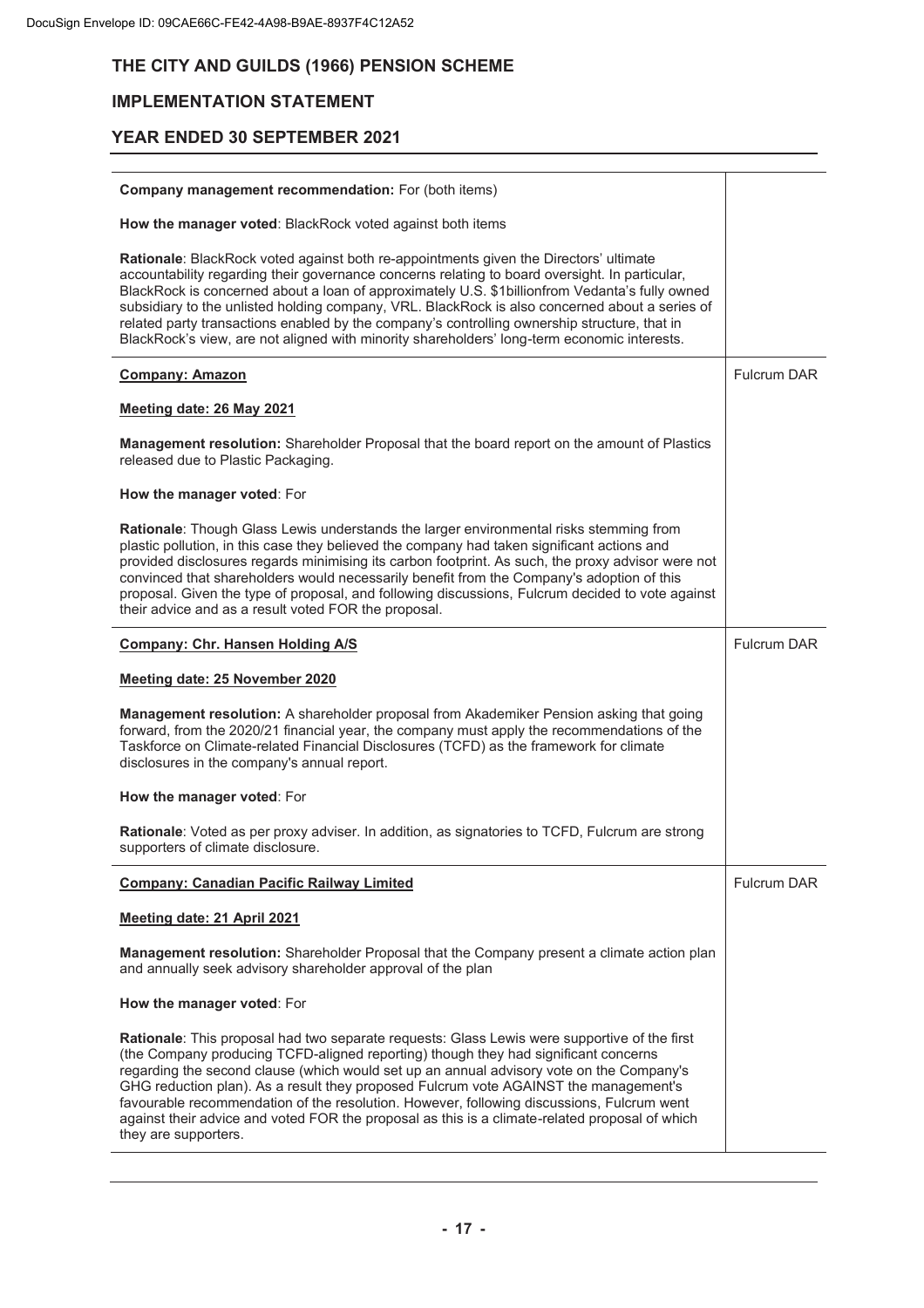## **IMPLEMENTATION STATEMENT**

#### **YEAR ENDED 30 SEPTEMBER 2021**

| <b>Company: Visa</b>                                                                                                                                                                                                                                                                                                                              | <b>TWIM</b><br>Partners |  |  |  |
|---------------------------------------------------------------------------------------------------------------------------------------------------------------------------------------------------------------------------------------------------------------------------------------------------------------------------------------------------|-------------------------|--|--|--|
| Meeting date: 25 January 2021                                                                                                                                                                                                                                                                                                                     |                         |  |  |  |
| <b>Management resolution:</b> Provide right to act by written consent                                                                                                                                                                                                                                                                             |                         |  |  |  |
| How the manager voted: For                                                                                                                                                                                                                                                                                                                        |                         |  |  |  |
| Rationale: Enhances the rights of the company's shareholders by affording them an additional<br>means of acting in between annual meetings                                                                                                                                                                                                        |                         |  |  |  |
| Company: HCA Healthcare, Inc.                                                                                                                                                                                                                                                                                                                     | <b>TWIM</b><br>Partners |  |  |  |
| Meeting date: 28 April 2021                                                                                                                                                                                                                                                                                                                       |                         |  |  |  |
| Management resolution: Assess feasibility of increasing the impact of the company's<br>performance on quality metrics for senior executive compensation                                                                                                                                                                                           |                         |  |  |  |
| How the manager voted: For                                                                                                                                                                                                                                                                                                                        |                         |  |  |  |
| Rationale: ESG best practices                                                                                                                                                                                                                                                                                                                     |                         |  |  |  |
| <b>Company: Prosus NA</b>                                                                                                                                                                                                                                                                                                                         | <b>TWIM</b><br>Partners |  |  |  |
| Meeting date: 24 August 2021                                                                                                                                                                                                                                                                                                                      |                         |  |  |  |
| Management resolution: To approve the directors remuneration report                                                                                                                                                                                                                                                                               |                         |  |  |  |
| How the manager voted: Against                                                                                                                                                                                                                                                                                                                    |                         |  |  |  |
| Rationale: TWIM had previously engaged with the company on their remuneration policy (as<br>reported on in previous submissions). TWIM voted against the proposal as it was noted that their<br>inputs from these prior engagements were not considered.                                                                                          |                         |  |  |  |
| <b>Company: Facebook</b>                                                                                                                                                                                                                                                                                                                          | <b>TWIM</b><br>Partners |  |  |  |
| Meeting date: 24 May 2021                                                                                                                                                                                                                                                                                                                         |                         |  |  |  |
| Management resolution: Report on platform misuse                                                                                                                                                                                                                                                                                                  |                         |  |  |  |
| How the manager voted: For                                                                                                                                                                                                                                                                                                                        |                         |  |  |  |
| Rationale: Platform misuse poses perhaps the key risk to the company. Per the saying "what<br>gets measured, gets managed", additional management attention on this topic is most welcome.<br>To the extent that the Community Standards report is already measuring much of this, then that<br>simply lowers the incremental cost of this report |                         |  |  |  |

### **Engagement**

The BlackRock Investment Stewardship team engages with public companies on behalf of all portfolio strategies at BlackRock. When engaging with a company BlackRock are focused on the long-term governance and business operational matters (including environmental and social considerations) that they believe are consistent with sustained financial performance. Each year BlackRock prioritises its engagement work around themes that they believe will encourage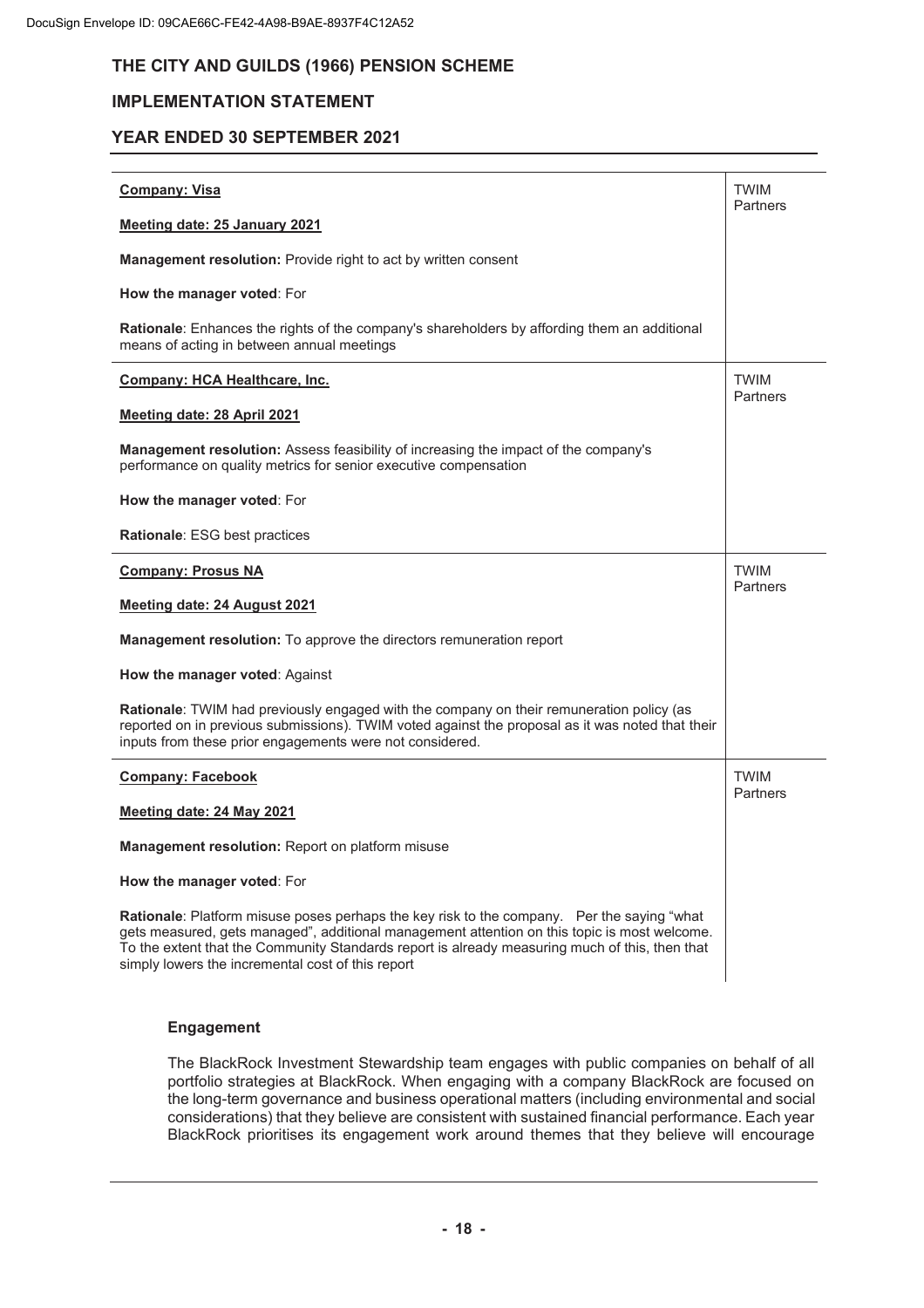## **IMPLEMENTATION STATEMENT**

## **YEAR ENDED 30 SEPTEMBER 2021**

sound governance practices. In 2021, the key focus for BlackRock was on board quality and effectiveness, climate and sustainability, corporate strategy, incentives aligned with value creation and company impacts on people.

Fulcrum is in general a top-down, global macro investor alongside a significant systematic business (in which the Scheme invests through the DAR mandate), investing across all asset classes. As single stock equities play a role in the DAR mandate, Fulcrum carefully monitors and engages with the issuers it invests in to guarantee suitable investment practices. This includes daily following of company announcements; meetings with executive management; or review of external research and company results. Shareholder engagement will usually be limited to the responsible exercise of voting rights. This is due primarily to Fulcrum's stance as a top-down macro investor and the often-insignificant holding of the issuer's outstanding shares or size of holding as it relates to the overall fund.

As a policy, Towers Watson Investment Management monitors the sustainable investment credentials of managers and reviews their policies and actions. Underlying investment managers are expected to undertake ESG integration and stewardship activities to the extent that it is practical. TWIM engages in a two-way dialogue with managers that can make improvements. As part of the ongoing research, areas of concern are highlighted to the manager alongside the rationale for concern. TWIM encourages the manager to resolve these issues with 12 months. Should there be little or no change, TWIM will attempt further engagement to understand the lack of progress and may take steps to review their rating for the strategy.

#### **Defined Contribution Section**

As all investments are held within pooled funds which are made available via a bundled platform with Aviva, the key area of activity during the Scheme year was to consider how to monitor the investment managers' (Aviva Investors, BlackRock and HSBC) performance in these areas.

The Trustee does not own the legal entitlement to the underlying portfolio of securities. The Trustee's rights pertain only to owning units in the pool.

Accordingly, the Trustee's policy is that day-to-day decisions relating to the investment of DC Section's assets is left to the discretion of their investment managers. This includes consideration of all financially materially factors, including ESG-related issues where relevant.

When reviewing existing managers, the Trustee, together with WTW, looks to take account of the approach taken by managers with respect to sustainable investing including voting policies and engagement where relevant. The Trustee's primary focus in this regard is on Aviva Investors since over 99% of the DC Section's assets, including those in the current and legacy default investment strategies, are invested with Aviva Investors. Furthermore, Aviva Investors take responsibility for the governance of the portfolios underlying its funds, including those where the investment management is outsourced to BlackRock as is the case for many of the DC Section's funds. Note that whilst BlackRock were appointed by Aviva Investors to determine the asset allocation in Aviva's My Future Lifetime Investment programme, the DC Section's default investment strategy, the voting rights are retained by Aviva Investors.

The Trustee will be considering how to further enhance its engagement with the investment managers in 2021/22.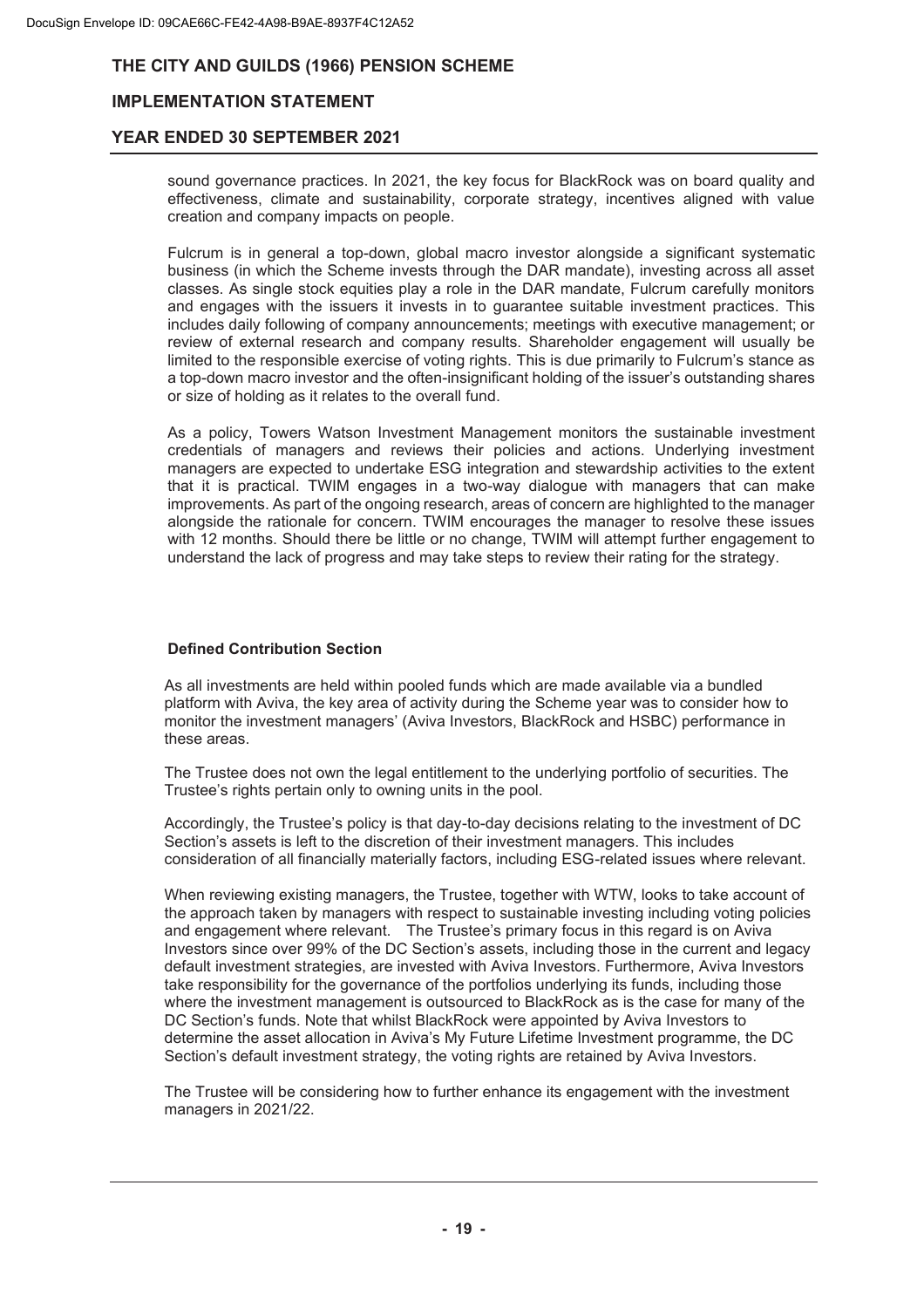## **IMPLEMENTATION STATEMENT**

## **YEAR ENDED 30 SEPTEMBER 2021**

Further information on the voting and engagement activities of the managers is provided in the summary table below.

Please note that funds marked with a \* are the underlying funds which make up the equity portion of the My Future strategies. No voting information has been provided for other funds listed in the SIP as they do not contain any equity components. For each fund two of the most significant votes are shown. The two votes have been chosen based on the votes related to companies which the relevant fund has the largest holdings in.

|                                                                              | Votes cast                                                                             | Use of a proxy voter?                                                                                                                                                                                                                                                                                    | <b>Significant votes</b>                                                                                                                                                    |                                                                                                            |                                                                                                                                                                                                              |  |
|------------------------------------------------------------------------------|----------------------------------------------------------------------------------------|----------------------------------------------------------------------------------------------------------------------------------------------------------------------------------------------------------------------------------------------------------------------------------------------------------|-----------------------------------------------------------------------------------------------------------------------------------------------------------------------------|------------------------------------------------------------------------------------------------------------|--------------------------------------------------------------------------------------------------------------------------------------------------------------------------------------------------------------|--|
| <b>Fund</b>                                                                  |                                                                                        |                                                                                                                                                                                                                                                                                                          | <b>Company and how</b><br>manager voted                                                                                                                                     | Approximate<br>size of fund's<br>holding as at the<br>date of the vote<br>$(as % of \theta)$<br>portfolio) | Criteria by which manager has assessed this<br>vote to be "most significant"?                                                                                                                                |  |
| Av<br><b>BlackRock</b><br>World ex-<br><b>UK Equity</b><br><b>Index Fund</b> | 24,106 (92% of<br>eligible votes)<br>On the resolutions<br>voted on:                   | Use of proxy advisory services ISS<br>and IVIS. For a number of years,<br>ISS has been providing voting<br>recommendations based on Aviva<br>Investor's own policy in order to                                                                                                                           | Visa Inc- voted<br>against resolution to<br>Elect Director Alfred F.<br>Kelly Jr.                                                                                           | 0.66%                                                                                                      | This vote was selected given the company is a<br>relatively large part of the fund and that the issues<br>that we flagged (together with broader ESG<br>considerations) deemed sufficiently material.        |  |
|                                                                              | $\bullet$ 32% of votes<br>were against<br>management<br>$\bullet$ 2% were<br>abstained | ensure the most efficient approach<br>to voting thousands of meetings a<br>year. Aviva Investors can override<br>these recommendations to consider<br>other factors including additional<br>context provided in the ISS standard<br>research and other internal and<br>external research considerations. | .Samsung<br>Electronics Co. Ltd-<br>voted against 3<br>resolutions 2.1.1 Elect<br>Park Byung-gook;<br>2.1.2 Elect Kim Jeong;<br>3 Elect Kim Sun-Uk as<br>Outside Directors. | 0.63%                                                                                                      | This vote was selected given the materiality of the<br>governance issues at the company and as it is<br>part of our core coverage.                                                                           |  |
| Av<br><b>BlackRock</b><br>30:70 Global<br>equity<br>(Currency                | 32,419 (94% of<br>eligible votes)<br>On the resolutions<br>voted on:                   | Use of proxy advisory services ISS<br>and IVIS. For a number of years,<br>ISS has been providing voting<br>recommendations based on Aviva<br>Investor's own policy in order to<br>ensure the most efficient approach                                                                                     | AstraZeneca plc-<br>voted against<br>resolution to Approve<br>Remuneration Policy.                                                                                          | 1.27%                                                                                                      | This vote was selected given the company is a<br>relatively large part of the fund and that the issue<br>that Aviva flagged (and which the company<br>ultimately addressed) deemed sufficiently<br>material. |  |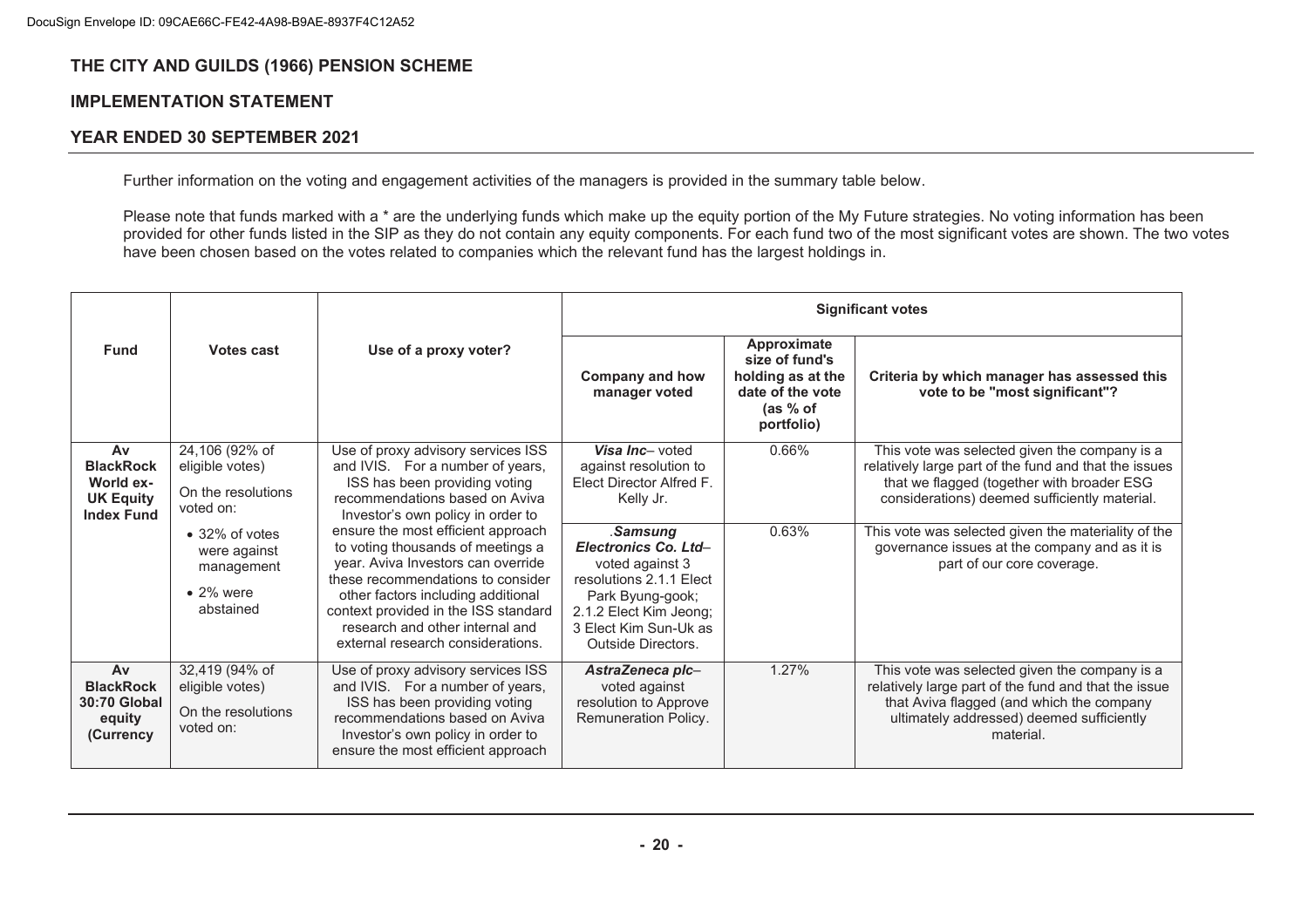## **IMPLEMENTATION STATEMENT**

| Hedged)<br><b>Index</b>                                                            | • 24% of votes<br>were against<br>management<br>$\bullet$ 2% were<br>abstained                                 | to voting thousands of meetings a<br>year. Aviva Investors can override<br>these recommendations to consider<br>other factors including additional<br>context provided in the ISS standard<br>research and other internal and<br>external research considerations. | <b>Barclays plc</b> - voted<br>against shareholder<br>resolution to Approve<br><b>Market Forces</b><br>Requisitioned<br>Resolution.                                                | 0.38% | This vote was selected given the issue is both<br>material to the investment case and high profile,<br>having attracted significant public and media<br>interest.                                            |
|------------------------------------------------------------------------------------|----------------------------------------------------------------------------------------------------------------|--------------------------------------------------------------------------------------------------------------------------------------------------------------------------------------------------------------------------------------------------------------------|------------------------------------------------------------------------------------------------------------------------------------------------------------------------------------|-------|--------------------------------------------------------------------------------------------------------------------------------------------------------------------------------------------------------------|
| Av<br><b>BlackRock</b><br>40:60 Global<br><b>Equity Index</b>                      | 34,982 (94% of<br>eligible votes)<br>On the resolutions<br>voted on:<br>$\bullet$ 24% of votes<br>were against | Use of proxy advisory services ISS<br>and IVIS. For a number of years,<br>ISS has been providing voting<br>recommendations based on Aviva<br>Investor's own policy in order to<br>ensure the most efficient approach<br>to voting thousands of meetings a          | <b>Royal Dutch Shell</b><br>plc- voted against the<br>resolution to Approve<br>the Shell Energy<br>Transition Strategy.                                                            | 0.42% | This vote was selected as the holding represents<br>a relatively large part of the fund and given the<br>materiality of climate change / other<br>environmental issues to the investment case.               |
|                                                                                    | management<br>$\bullet$ 2% were<br>abstained                                                                   | year. Aviva Investors can override<br>these recommendations to consider<br>other factors including additional<br>context provided in the ISS standard<br>research and other internal and<br>external research considerations.                                      | <b>Samsung Electronics</b><br>Co. Ltd- voted against<br>3 resolutions 2.1.1<br>Elect Park Byung-<br>gook; 2.1.2 Elect Kim<br>Jeong; 3 Elect Kim<br>Sun-Uk as Outside<br>Directors. | 0.42% | This vote was selected given the materiality of the<br>governance issues at the company and as it is<br>part of our core coverage.                                                                           |
| Aviva<br><b>Investors</b><br><b>Stewardship</b><br><b>UK Equity</b><br><b>Fund</b> | 822 (>99% of<br>eligible votes)<br>On the resolutions<br>voted on:<br>• 2% of votes were                       | Use of proxy advisory services ISS<br>and IVIS. For a number of years,<br>ISS has been providing voting<br>recommendations based on Aviva<br>Investor's own policy in order to<br>ensure the most efficient approach                                               | Unilever plc- voted for<br>the resolution to<br>Approve the Unification<br>of the Unilever Group<br>under a Single Parent<br>Company.                                              | 6.97% | This vote was selected given the commercial<br>implications of the revised restructuring and as<br>the company is a relatively large shareholding in<br>the fund.                                            |
|                                                                                    | against<br>management<br>$\bullet$ 1% were<br>abstained                                                        | to voting thousands of meetings a<br>year. Aviva Investors can override<br>these recommendations to consider<br>other factors including additional<br>context provided in the ISS standard                                                                         | AstraZeneca plc-<br>voted against the<br>resolution to Approve<br>Remuneration Policy.                                                                                             | 6.31% | This vote was selected given the company is a<br>relatively large part of the fund and that the issue<br>that Aviva flagged (and which the company<br>ultimately addressed) deemed sufficiently<br>material. |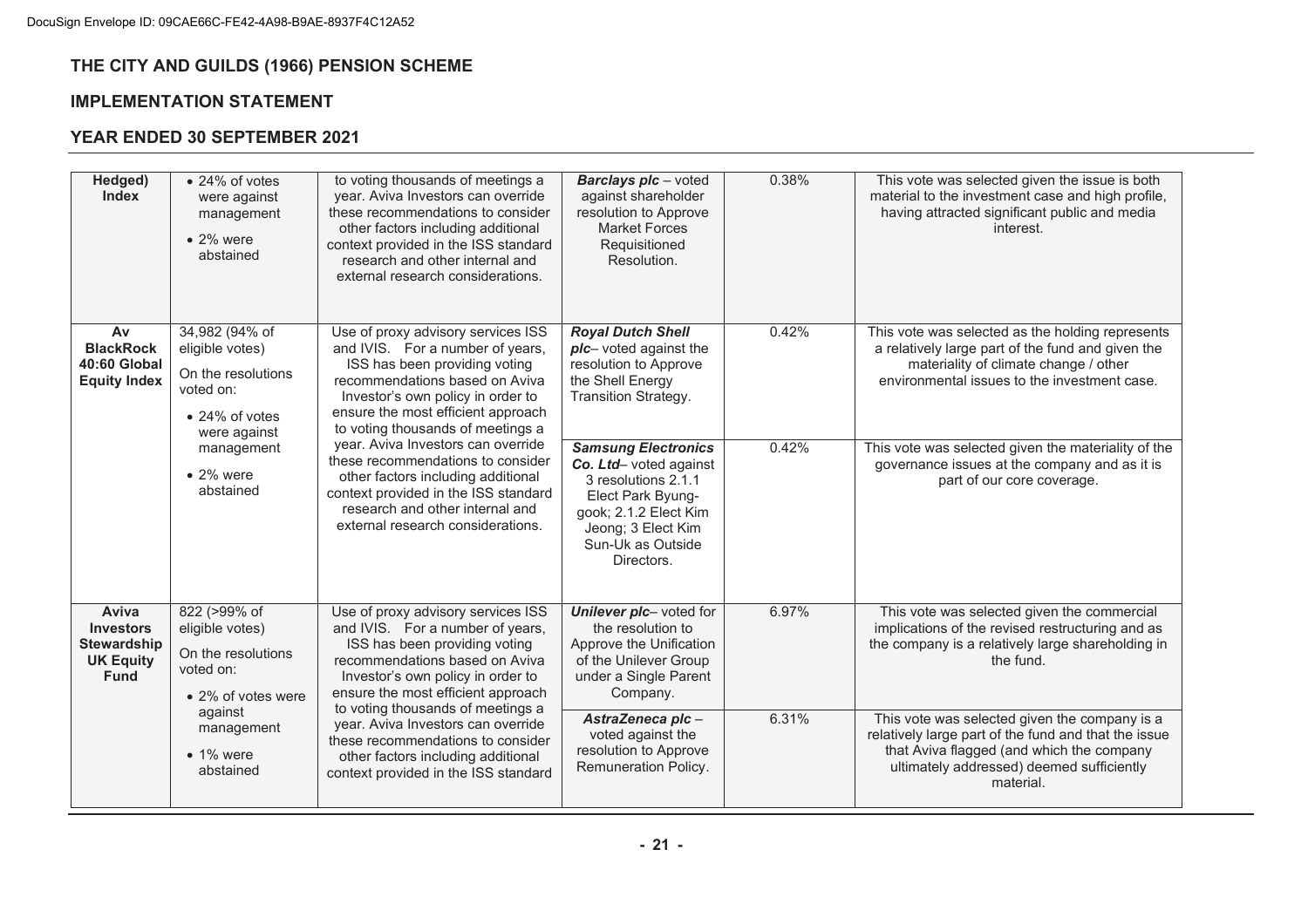## **IMPLEMENTATION STATEMENT**

| <b>BlackRock</b><br><b>Emerging</b><br><b>Markets</b><br><b>Fund</b> | 22,336 (100% of<br>eligible votes)<br>On the resolutions<br>voted on:<br>$\bullet$ 10% of votes<br>were against                                       | research and other internal and<br>external research considerations.<br>BlackRock does not follow any<br>single proxy research firm's voting<br>recommendations, though they<br>subscribe to two research firms.<br>Their voting and engagement<br>analysis is determined by several<br>key inputs including a company's<br>own disclosures, and record of past<br>engagements. | <b>Yanzhou Coal Mining</b><br><b>Company Limited-</b><br>voted against the<br>resolution to Approve<br>Equity Interests and<br><b>Asset Transfer</b><br>Agreement.                                                    | Not provided by<br>manager | Not provided by manager                                                                                                                                                                                                                        |
|----------------------------------------------------------------------|-------------------------------------------------------------------------------------------------------------------------------------------------------|---------------------------------------------------------------------------------------------------------------------------------------------------------------------------------------------------------------------------------------------------------------------------------------------------------------------------------------------------------------------------------|-----------------------------------------------------------------------------------------------------------------------------------------------------------------------------------------------------------------------|----------------------------|------------------------------------------------------------------------------------------------------------------------------------------------------------------------------------------------------------------------------------------------|
|                                                                      | management<br>$\bullet$ 3% were<br>abstained                                                                                                          |                                                                                                                                                                                                                                                                                                                                                                                 | <b>Top Glove</b><br><b>Corporation Bhd-</b><br>voted for the resolution<br>to Approve Directors'<br><b>Benefits (Excluding</b><br>Directors' Fees).                                                                   | Not provided by<br>manager | Not provided by manager                                                                                                                                                                                                                        |
| Av<br><b>HSBC</b><br><b>Islamic</b><br>Global<br><b>Equity Index</b> | 1,548 (93% of<br>eligible votes)<br>On the resolutions<br>voted on:<br>• 10% of votes<br>were against<br>management<br>$\bullet$ 0% were<br>abstained | Aviva uses the voting research and<br>platform provider Institutional<br>Shareholder Services (ISS) to assist<br>with the global application of their<br>own bespoke voting guidelines.<br>ISS reviews company meeting<br>resolutions and provides<br>recommendations highlighting<br>resolutions which contravene our<br>guidelines.                                           | Alphabet Inc.- voted<br>for the resolution on<br>Takedown Requests.<br>Facebook Inc. - voted<br>for the shareholder<br>resolution to Approve<br>Recapitalisation Plan<br>for all Stock to have<br>One Vote per Share. | 7.16%<br>4.15%             | This vote was selected as it was one of a range of<br>issues that are representative of Aviva's voting<br>quidelines.<br>This vote was selected as it was one of a range of<br>issues that are representative of Aviva's voting<br>quidelines. |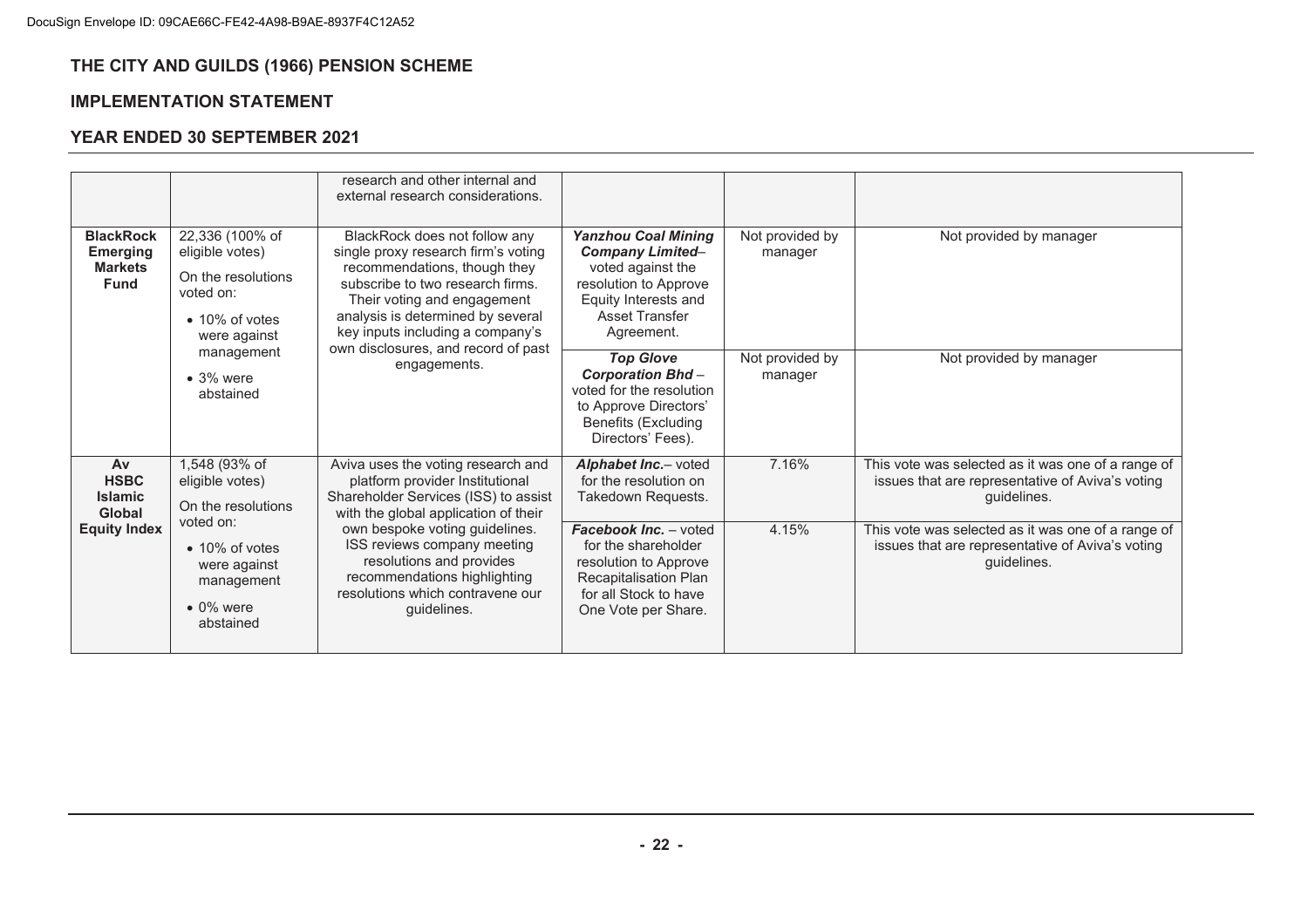## **IMPLEMENTATION STATEMENT**

| Aviva<br><b>Investors</b><br><b>UK Equity</b><br>Index Fund*                                                  | 7429 (>99% of<br>eligible votes)<br>On the resolutions<br>voted on:<br>• 6% of votes were<br>against<br>management<br>$\bullet$ 1% were<br>abstained | Use of proxy advisory services ISS<br>and IVIS. For a number of years,<br>ISS has been providing voting<br>recommendations based on Aviva<br>Investor's own policy in order to<br>ensure the most efficient approach<br>to voting thousands of meetings a<br>year. Aviva Investors can override<br>these recommendations to consider<br>other factors including additional<br>context provided in the ISS standard<br>research and other internal and<br>external research considerations. | <b>Royal Dutch Shell plc</b><br>- voted against the<br>resolution to Approve<br>the Shell Energy<br>Transition Strategy.                                                                                                               | 5.23% | This vote was selected as the holding represents<br>a relatively large part of the fund and given the<br>materiality of climate change / other<br>environmental issues to the investment case.              |
|---------------------------------------------------------------------------------------------------------------|------------------------------------------------------------------------------------------------------------------------------------------------------|--------------------------------------------------------------------------------------------------------------------------------------------------------------------------------------------------------------------------------------------------------------------------------------------------------------------------------------------------------------------------------------------------------------------------------------------------------------------------------------------|----------------------------------------------------------------------------------------------------------------------------------------------------------------------------------------------------------------------------------------|-------|-------------------------------------------------------------------------------------------------------------------------------------------------------------------------------------------------------------|
|                                                                                                               |                                                                                                                                                      |                                                                                                                                                                                                                                                                                                                                                                                                                                                                                            | AstraZeneca plc-<br>voted against the<br>resolution to Approve<br>Remuneration Policy.                                                                                                                                                 | 4.84% | This vote was selected given the Company is a<br>relatively large part of the fund and that the issue<br>that Aviva flagged (and which the Company<br>ultimately addressed) deemed sufficiently<br>material |
| Aviva<br><b>Investors</b><br><b>Developed</b><br><b>Asia Pacific</b><br>ex Japan<br><b>Equity</b><br>$Index*$ | 973 (100% of<br>eligible votes)<br>On the resolutions<br>voted on:<br>$\bullet$ 32% of votes<br>were against<br>management                           | Use of proxy advisory services ISS<br>and IVIS. For a number of years,<br>ISS has been providing voting<br>recommendations based on Aviva<br>Investor's own policy in order to<br>ensure the most efficient approach<br>to voting thousands of meetings a<br>year. Aviva Investors can override<br>these recommendations to consider<br>other factors including additional                                                                                                                 | <b>BHP Group Ltd-</b><br>voted for the<br>shareholder resolution<br>to Approve Suspension<br>of Memberships of<br><b>Industry Associations</b><br>where COVID-19<br>Related Advocacy is<br>Inconsistent with Paris<br>Agreement Goals. | 4.93% | This vote was selected given the materiality of the<br>shareholder resolution and potential impact<br>climate change will have on the business                                                              |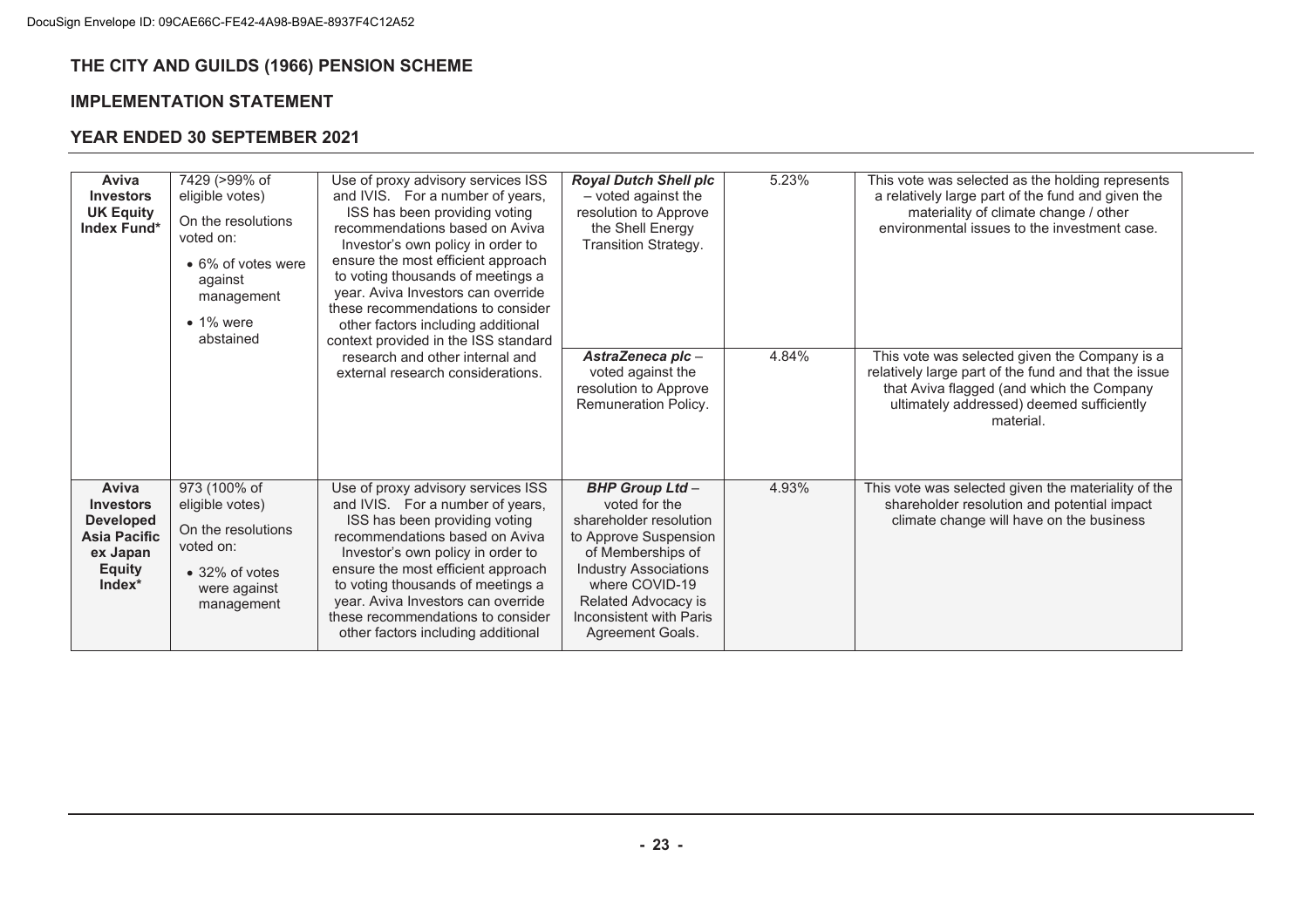## **IMPLEMENTATION STATEMENT**

|                                                                                               | $\bullet$ 1% were<br>abstained                                                                                                                         | context provided in the ISS standard<br>research and other internal and<br>external research considerations.                                                                                                                                                                                                                                                                                                                                                                               | <b>BHP Group Ltd-</b><br>voted to abstain on the<br>shareholder resolution<br>to Adopt Interim<br><b>Cultural Heritage</b><br>Protection Measures.                                                             | 4.93%          | This vote was selected given the nature of the<br>shareholder resolution and potential reputational<br>impact on the business if not properly addressed.                                                                                                                                                                                                                                                       |
|-----------------------------------------------------------------------------------------------|--------------------------------------------------------------------------------------------------------------------------------------------------------|--------------------------------------------------------------------------------------------------------------------------------------------------------------------------------------------------------------------------------------------------------------------------------------------------------------------------------------------------------------------------------------------------------------------------------------------------------------------------------------------|----------------------------------------------------------------------------------------------------------------------------------------------------------------------------------------------------------------|----------------|----------------------------------------------------------------------------------------------------------------------------------------------------------------------------------------------------------------------------------------------------------------------------------------------------------------------------------------------------------------------------------------------------------------|
| Av<br><b>BlackRock</b><br><b>UK Equity</b><br><b>Index</b>                                    | 10,935 (>99% of<br>eligible votes)<br>On the resolutions<br>voted on:<br>• 7% of votes were<br>against<br>management<br>$\bullet$ 1% were<br>abstained | Use of proxy advisory services ISS<br>and IVIS. For a number of years,<br>ISS has been providing voting<br>recommendations based on Aviva<br>Investor's own policy in order to<br>ensure the most efficient approach<br>to voting thousands of meetings a<br>year. Aviva Investors can override<br>these recommendations to consider<br>other factors including additional<br>context provided in the ISS standard<br>research and other internal and<br>external research considerations. | <b>Royal Dutch Shell plc</b><br>- voted against<br>resolution to Approve<br>the Shell Energy<br>Transition Strategy.<br>AstraZeneca plc-<br>voted against the<br>resolution to Approve<br>Remuneration Policy. | 4.54%<br>4.23% | This vote was selected as the holding represents<br>a relatively large part of the fund and given the<br>materiality of climate change / other<br>environmental issues to the investment case.<br>This vote was selected given the Company is a<br>relatively large part of the fund and that the issue<br>that Aviva flagged (and which the Company<br>ultimately addressed) deemed sufficiently<br>material. |
| Aviva<br><b>Investors</b><br><b>Developed</b><br>European<br>ex UK<br><b>Equity</b><br>Index* | 8,825 (97% of<br>eligible votes)<br>On the resolutions<br>voted on:                                                                                    | Use of proxy advisory services ISS<br>and IVIS. For a number of years,<br>ISS has been providing voting<br>recommendations based on Aviva<br>Investor's own policy in order to<br>ensure the most efficient approach<br>to voting thousands of meetings a<br>year. Aviva Investors can override                                                                                                                                                                                            | <b>Infineon</b><br>Technologies AG-<br>voted against the<br>resolution to Approve<br>Discharge of<br><b>Supervisory Board</b><br>Member Wolfgang<br>Ede.                                                       | 0.75%          | This vote was selected given the company is a<br>relatively large part of the fund and that the issues<br>that we flagged (together with broader ESG<br>considerations) deemed sufficiently material.                                                                                                                                                                                                          |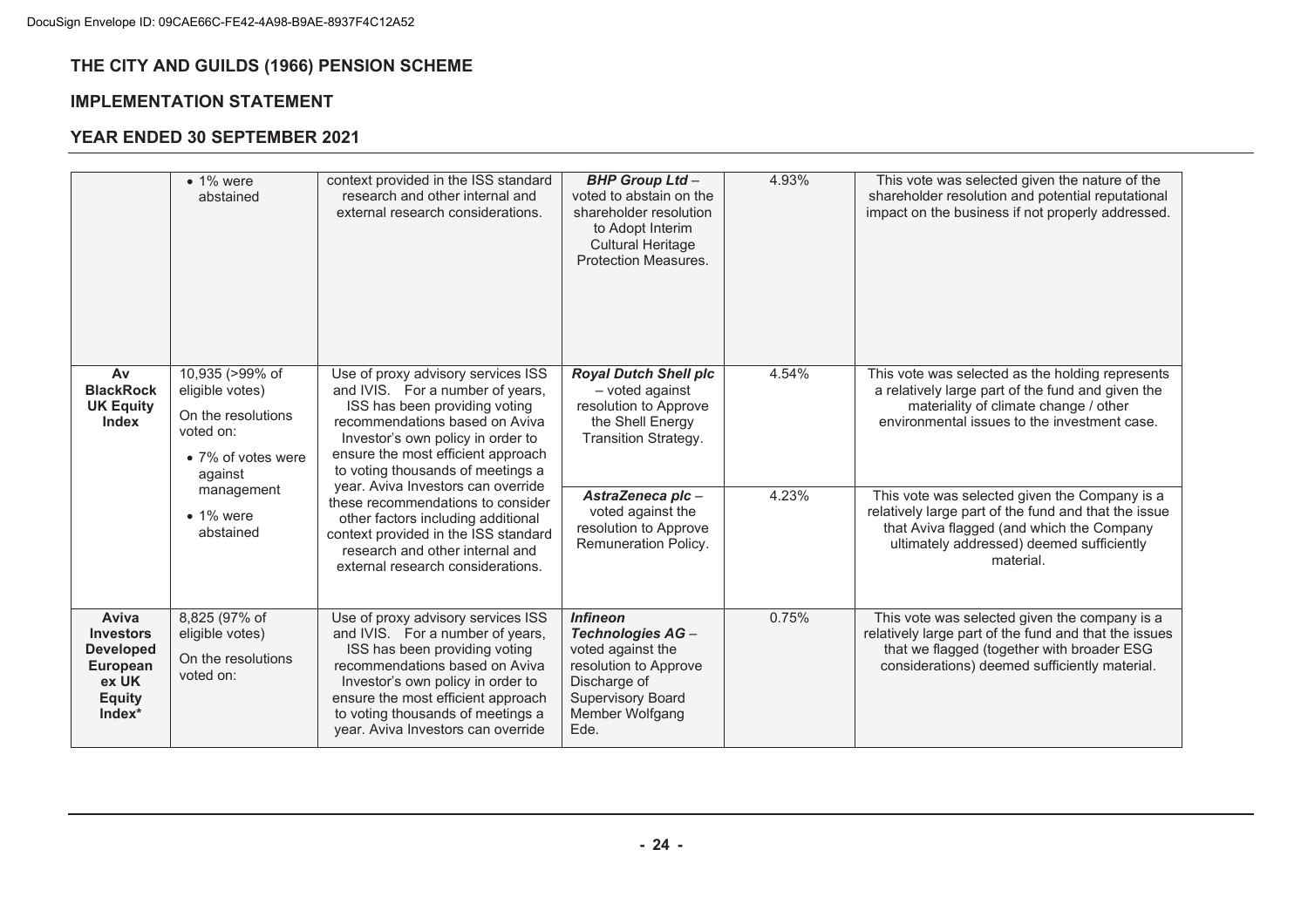## **IMPLEMENTATION STATEMENT**

|                                                                                    | $\bullet$ 24% of votes<br>were against<br>management<br>$\bullet$ 6% were<br>abstained  | these recommendations to consider<br>other factors including additional<br>context provided in the ISS standard<br>research and other internal and<br>external research considerations.                                                                                                                                                                                                                                                                                                    | <b>VINCI SA</b> - voted for<br>resolution to Approve<br>Company's<br>Environmental<br><b>Transition Plan.</b>                                                                                                                                                            | 0.62% | This vote was selected as it is the first say-on-<br>climate on the French market and addresses a<br>key issue of climate disclosure.                                                                 |
|------------------------------------------------------------------------------------|-----------------------------------------------------------------------------------------|--------------------------------------------------------------------------------------------------------------------------------------------------------------------------------------------------------------------------------------------------------------------------------------------------------------------------------------------------------------------------------------------------------------------------------------------------------------------------------------------|--------------------------------------------------------------------------------------------------------------------------------------------------------------------------------------------------------------------------------------------------------------------------|-------|-------------------------------------------------------------------------------------------------------------------------------------------------------------------------------------------------------|
| Aviva<br><b>Investors</b><br><b>North</b><br>American<br><b>Equity</b><br>$Index*$ | 7,363 (>99% of<br>eligible votes)<br>On the resolutions<br>voted on:                    | Use of proxy advisory services ISS<br>and IVIS. For a number of years,<br>ISS has been providing voting<br>recommendations based on Aviva<br>Investor's own policy in order to<br>ensure the most efficient approach<br>to voting thousands of meetings a<br>year. Aviva Investors can override<br>these recommendations to consider<br>other factors including additional<br>context provided in the ISS standard<br>research and other internal and<br>external research considerations. | Visa Inc $-$ voted<br>against resolution to<br>Elect Director Alfred F.<br>Kelly. Jr.                                                                                                                                                                                    | 1.03% | This vote was selected given the Company is a<br>relatively large part of the fund and that the issues<br>that we flagged (together with broader ESG<br>considerations) deemed sufficiently material. |
|                                                                                    | $\bullet$ 45% of votes<br>were against<br>management<br>$\bullet$ <1% were<br>abstained |                                                                                                                                                                                                                                                                                                                                                                                                                                                                                            | <b>Exxon Mobil</b><br><b>Corporation</b> – voted<br>for 4 shareholder<br>resolutions 1.1. Elect<br>Director Gregory J.<br>Goff, 1.2. Elect Director<br>Kaisa Hietala, 1.3.<br><b>Elect Director</b><br>Alexander A. Karsner<br>and 1.4. Elect Director<br>Anders Runevad | 0.69% | This vote was selected given the firm's future<br>performance and its impact on climate change /<br>the environment are so dependent on how quickly<br>it can transition to cleaner energy.           |
| Aviva<br><b>Investors</b><br>Japanese<br><b>Equity</b><br>Index*                   | 5,225 (100% of<br>eligible votes)<br>On the resolutions<br>voted on:                    | Use of proxy advisory services ISS<br>and IVIS. For a number of years,<br>ISS has been providing voting<br>recommendations based on Aviva<br>Investor's own policy in order to<br>ensure the most efficient approach<br>to voting thousands of meetings a                                                                                                                                                                                                                                  | <b>Mitsubishi Electric</b><br><b>Corporation</b> – voted<br>against resolution to<br>Elect Director Mitoji<br>Yabunaka.                                                                                                                                                  | 0.71% | This vote was selected given the Company<br>is a relatively large part of the fund and that<br>the issue that we flagged deemed sufficiently<br>material.                                             |